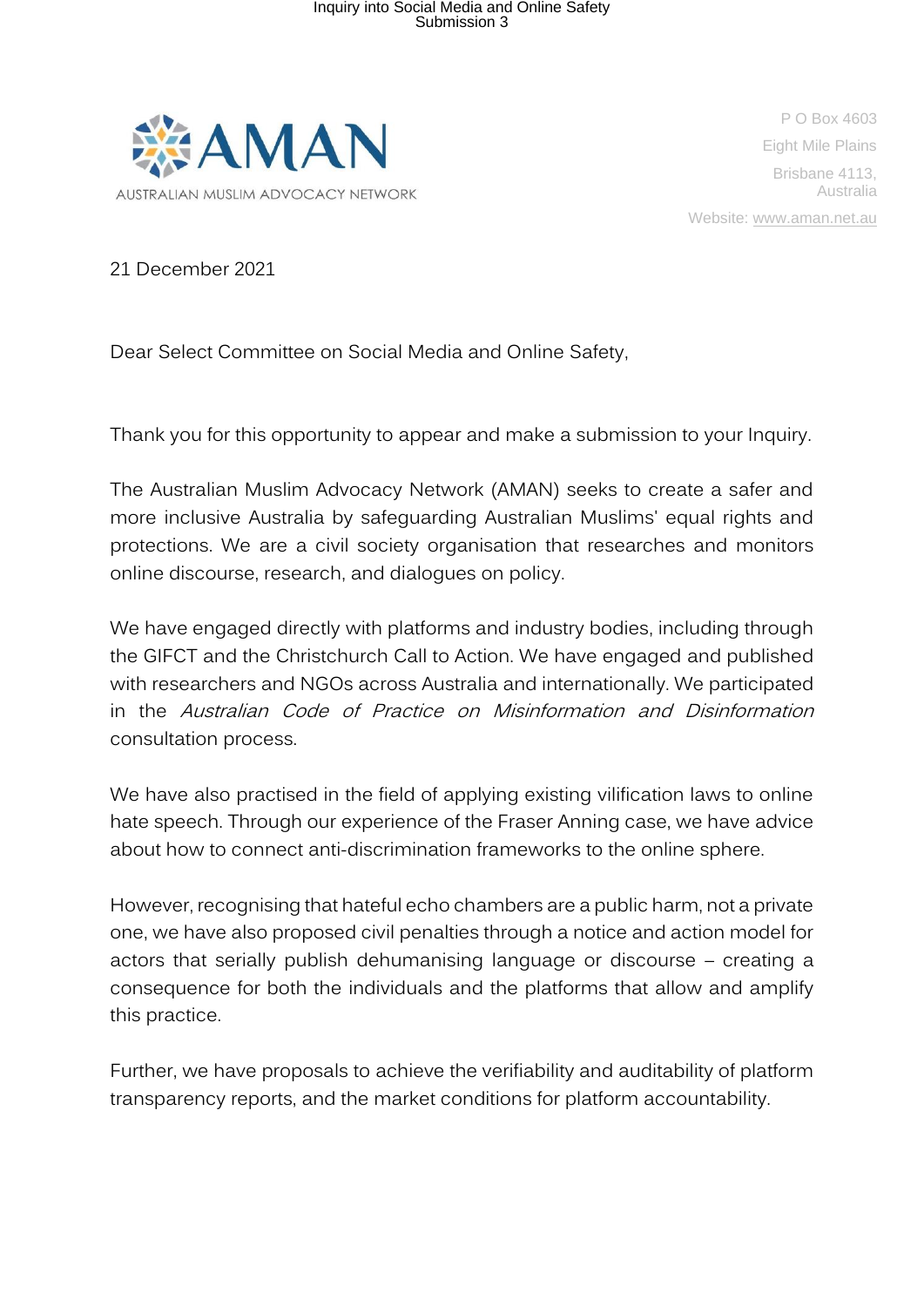Any inquiries about the contents can be directed to Rita Jabri Markwell at [advocacy@aman.net.au.](mailto:advocacy@aman.net.au)

Yours faithfully,

Aman

**AUSTRALIAN MUSLIM ADVOCACY NETWORK (AMAN)**

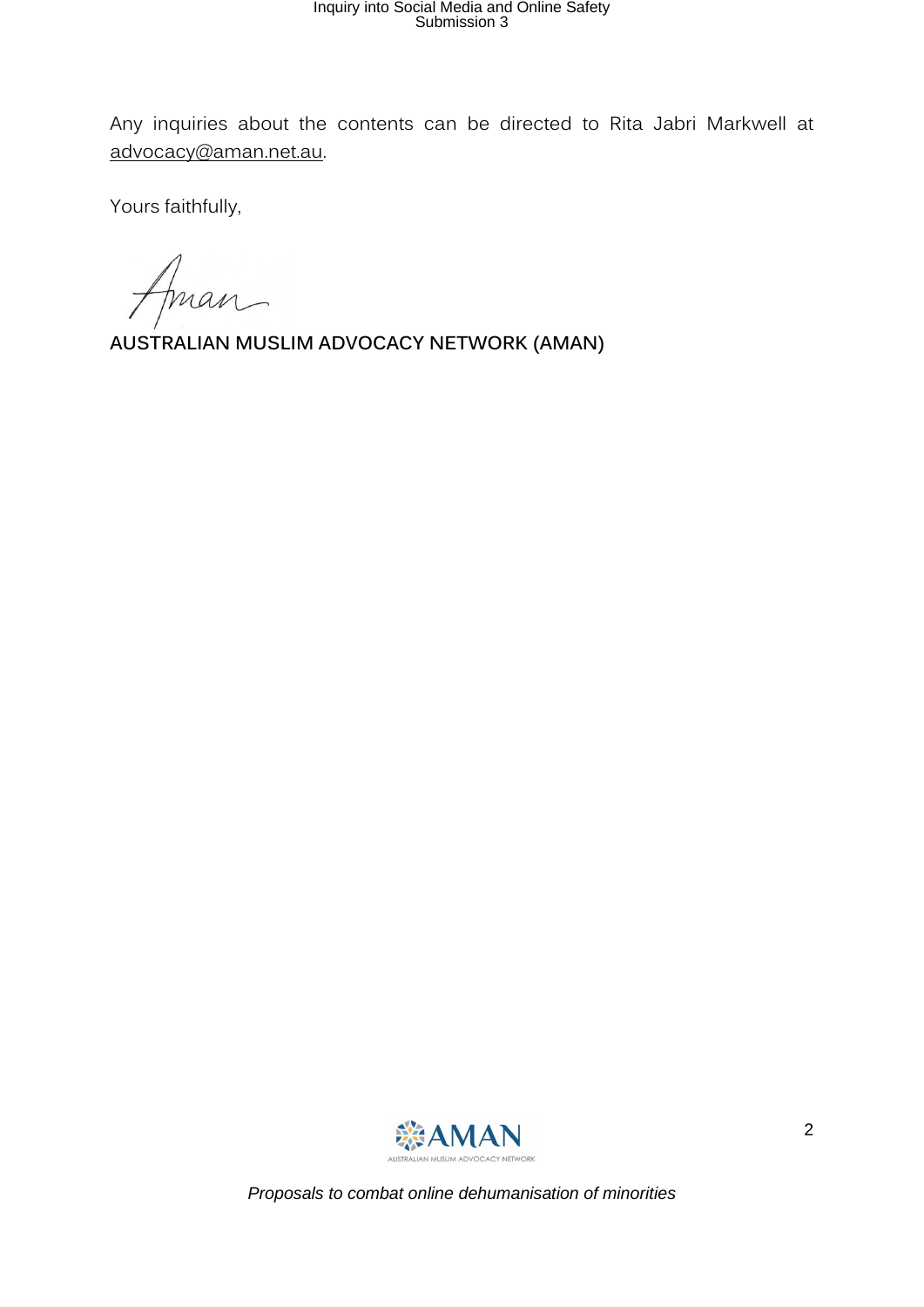| Proposal     | What we are proposing                                                                                                                                               | Who is this                                                                                                                                   | Why will this help                                                                                                                                                                  |
|--------------|---------------------------------------------------------------------------------------------------------------------------------------------------------------------|-----------------------------------------------------------------------------------------------------------------------------------------------|-------------------------------------------------------------------------------------------------------------------------------------------------------------------------------------|
| No.          |                                                                                                                                                                     | proposal for                                                                                                                                  |                                                                                                                                                                                     |
| A            | Defining<br>dehumanizing<br>discourse<br>language<br>and<br>in<br>policy                                                                                            | Government,<br>Community<br>awareness,<br>Media,<br>Law<br>enforcement,<br>Platforms,<br>Regulators,<br>Political<br>parties,<br><b>GIFCT</b> | Increase understanding of the<br>and<br>community<br>harm<br>resilience to it                                                                                                       |
| B            | Creating civil penalties for serial<br>dehumanizing<br>content<br>(for<br>individuals and the platforms<br>that enable it                                           | Federal<br>Government,<br>regulators                                                                                                          | Disincentivize making money<br>this way                                                                                                                                             |
| $\mathsf C$  | A<br>hate<br>assessment<br>actor<br>framework<br>to<br>measure<br>$\overline{\phantom{a}}$<br>aggregate harm of borderline<br>content that dehumanizes over<br>time | Platforms, A.I.<br>models,<br>regulators                                                                                                      | Identify<br>address<br>and<br>disinformation<br>not<br>currently<br>picked up                                                                                                       |
| D            | Increase access to justice for<br>communities<br>victim<br>against<br>online hate actors                                                                            | Federal<br>Government                                                                                                                         | Close<br>the<br>gap<br>between<br>Australia's<br>standards<br>on<br>vilification and discrimination<br>and the online sphere.                                                       |
| Ε            | Mandate transparency on<br>$\rm{a}$<br>range of matters                                                                                                             | Federal<br>Government,<br>regulators,                                                                                                         | Address the discriminatory and<br>harmful effects of algorithms<br>and provide key information to<br>consumers/users<br>and<br>advertisers                                          |
| $\mathsf{F}$ | Antitrust legislation                                                                                                                                               | Federal<br>Government,<br><b>ACCC</b>                                                                                                         | Enable advertisers to have a<br>choice<br>about<br>where<br>to<br>advertise, therefore restoring<br>market forces that pressure<br>social media companies to<br>uphold human rights |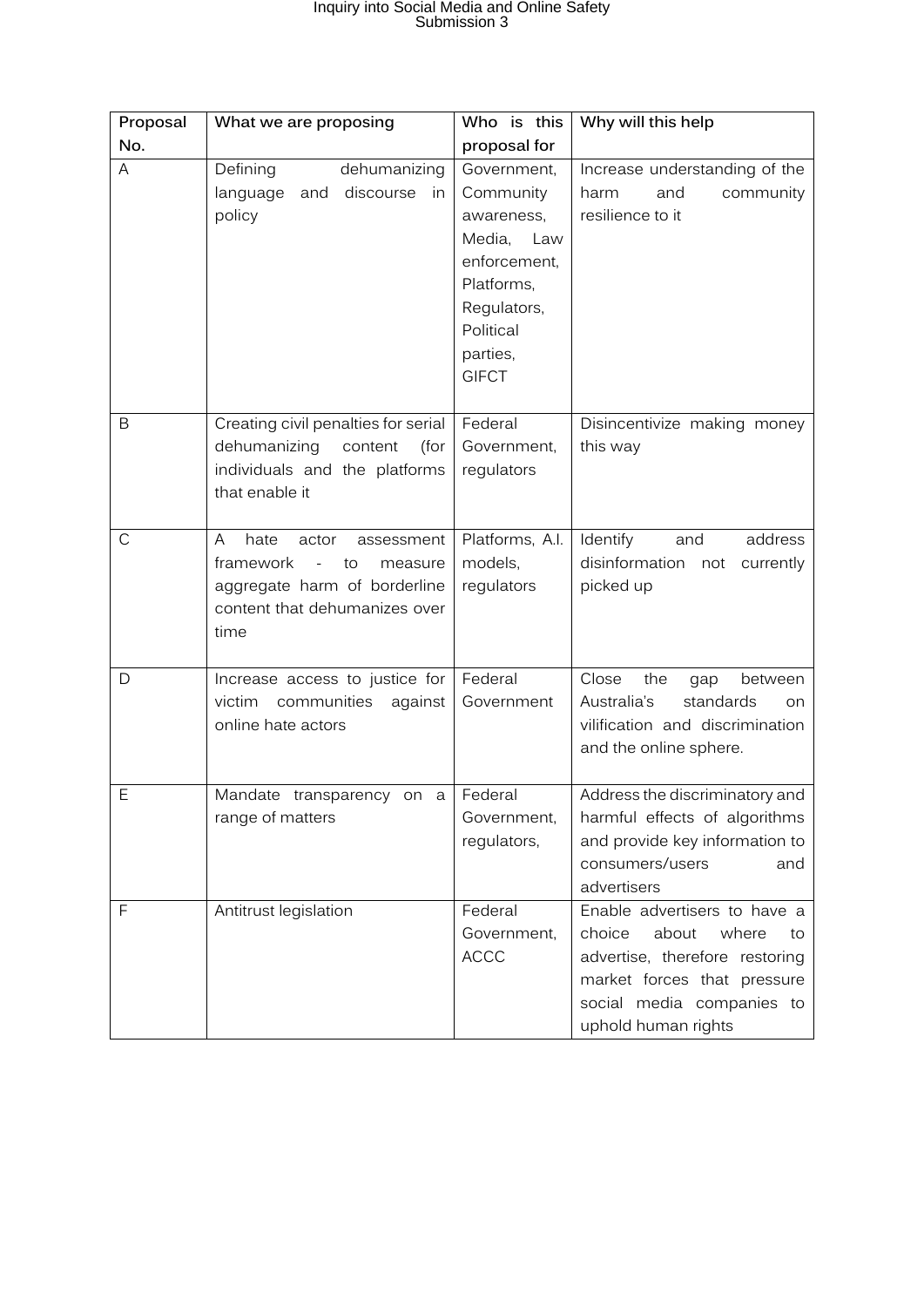| <b>Table of Contents</b>                                                                              |  |
|-------------------------------------------------------------------------------------------------------|--|
|                                                                                                       |  |
|                                                                                                       |  |
|                                                                                                       |  |
| А.                                                                                                    |  |
| В.                                                                                                    |  |
| C.                                                                                                    |  |
|                                                                                                       |  |
|                                                                                                       |  |
|                                                                                                       |  |
|                                                                                                       |  |
|                                                                                                       |  |
|                                                                                                       |  |
|                                                                                                       |  |
|                                                                                                       |  |
|                                                                                                       |  |
|                                                                                                       |  |
|                                                                                                       |  |
| Improving access to justice for complaints against platforms under Anti-Discrimination laws  22<br>D. |  |
|                                                                                                       |  |
|                                                                                                       |  |
| Ε.                                                                                                    |  |
|                                                                                                       |  |
|                                                                                                       |  |
|                                                                                                       |  |

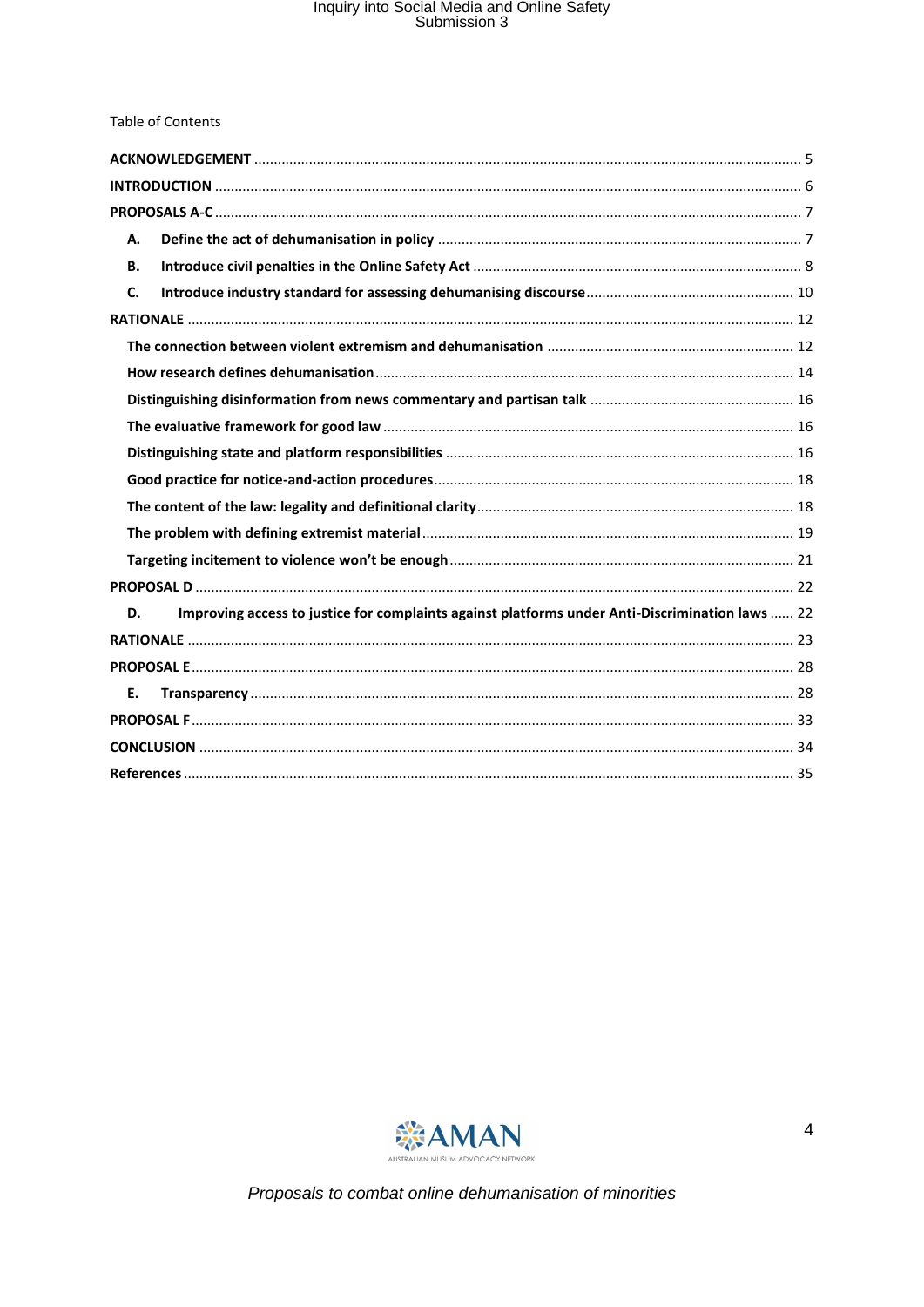#### <span id="page-4-0"></span>ACKNOWLEDGEMENT

AMAN acknowledges the traditional custodians of the land we work upon, the Elders and Ancestors who have walked this land before us. We pay our respect to Aboriginal and Torres Strait Islander peoples both past, present and emerging. We fully support the self-determination of Aboriginal and Torres Strait Islander peoples.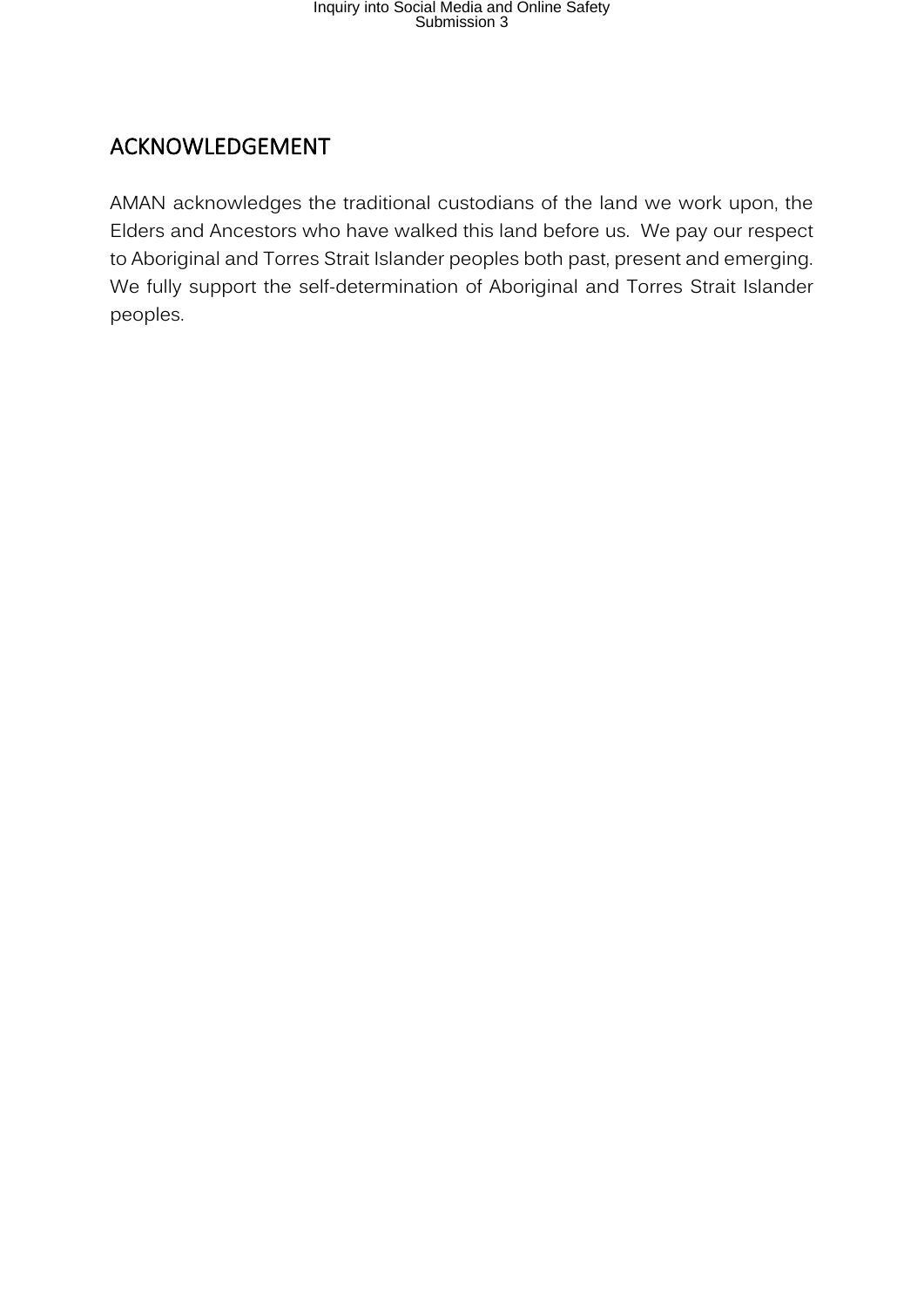#### <span id="page-5-0"></span>INTRODUCTION

Social media plays a significant role in priming and socialising people towards violence. The current response is to expand the national security apparatus continually. However, this comes with substantial costs to our collective freedoms. Currently, we are dealing with **a disinformation and internet governance problem by ramping up surveillance and police**. Despite the challenges in confronting disinformation and internet governance, there is a worse cost in accepting the idea that it is too complex or too much of a slippery slope to act. Ethnic and religious minorities in Australia are being asked to battle the erosion of their collective safety and security alone.

Confronting the challenges of internet governance and harms like disinformation must include civil society at the table. The human rights at stake are too great for government officials to make these decisions alone.

On regulation, one of the first challenges is how to define what is unsafe or unharmful in a way that does not give rise to substantial ambiguity. Defining extremist material or activity at law is more fraught. This ambiguity creates anxiety about state or tech intrusions on freedom of speech. Thus, instead of defining extremist material or activity, the Australian Government should consider targeting a technique that many violent extremist movements rely on: dehumanisation of outgroups.

Designing proportional levers that both disrupt the most potent vectors of harm and restore market forces to pressure social media companies to uphold human rights must be considered. Our proposals below respond to these issues.

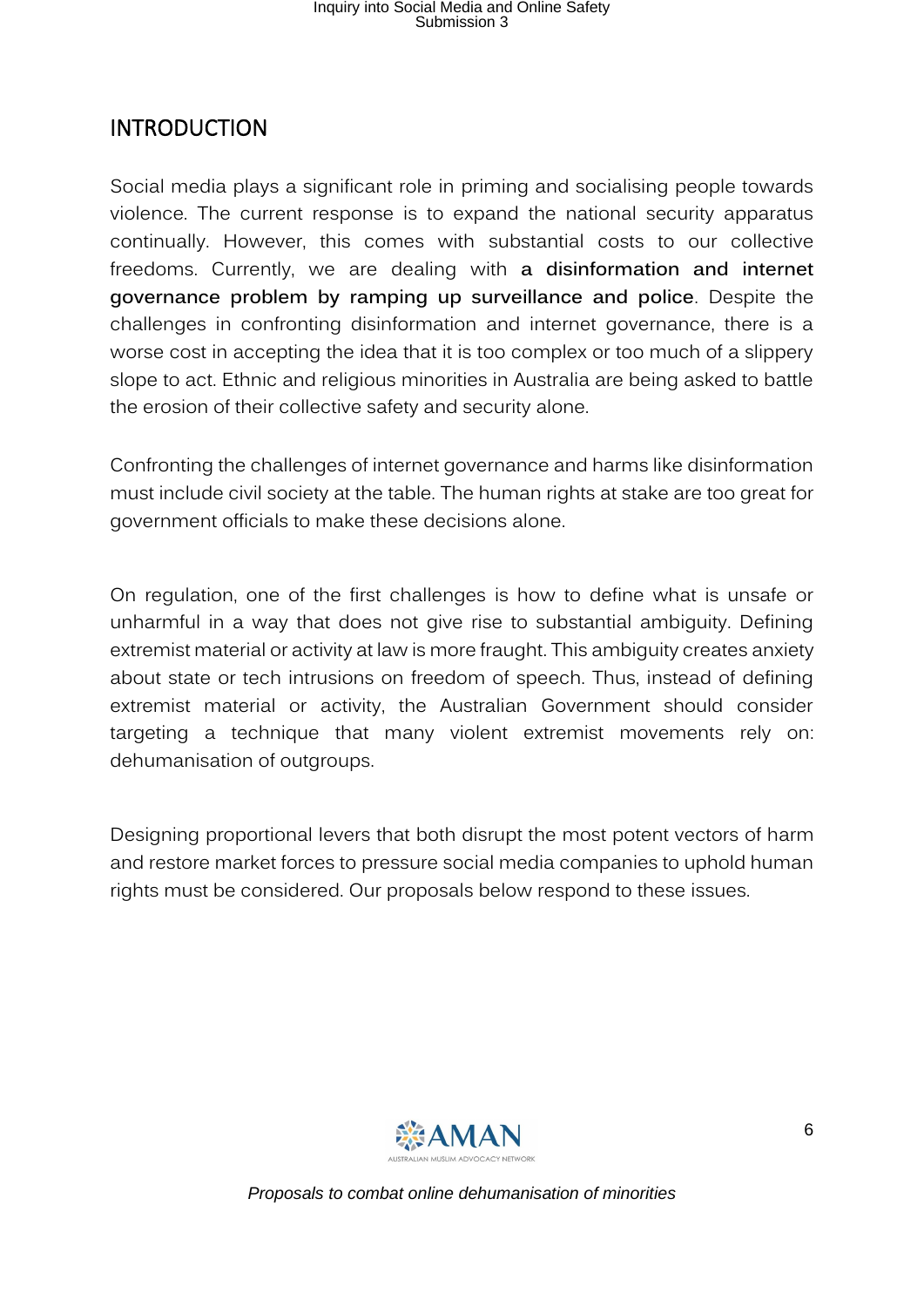#### <span id="page-6-0"></span>PROPOSALS A-C

#### <span id="page-6-1"></span>**A. Define the act of dehumanisation in policy**

(1) We propose that the Australian Government define the act of dehumanisation in policy and enable community education and discussion about its meaning. We suggest the definition below.

An actor that serially or systematically produces or publishes material, which an ordinary person would conclude,

- (a) presents the class of persons identified on the basis of a protected characteristic (e.g., race or religious belief) to have the appearance, qualities, or behaviour of an animal, insect, filth, form of disease or bacteria, inanimate or mechanical objects, or a supernatural threat. This material would include words, images, and/or insignia. ("**Dehumanising language**")
- (b) curates information to a specific audience to cumulatively portray that the class of persons identified on the basis of a protected characteristic (e.g., race or religious belief)
	- (i) are polluting, despoiling, or debilitating society;
	- (ii) have a diminished capacity for human warmth and feeling or independent thought;
	- (iii) act in concert to cause mortal harm; or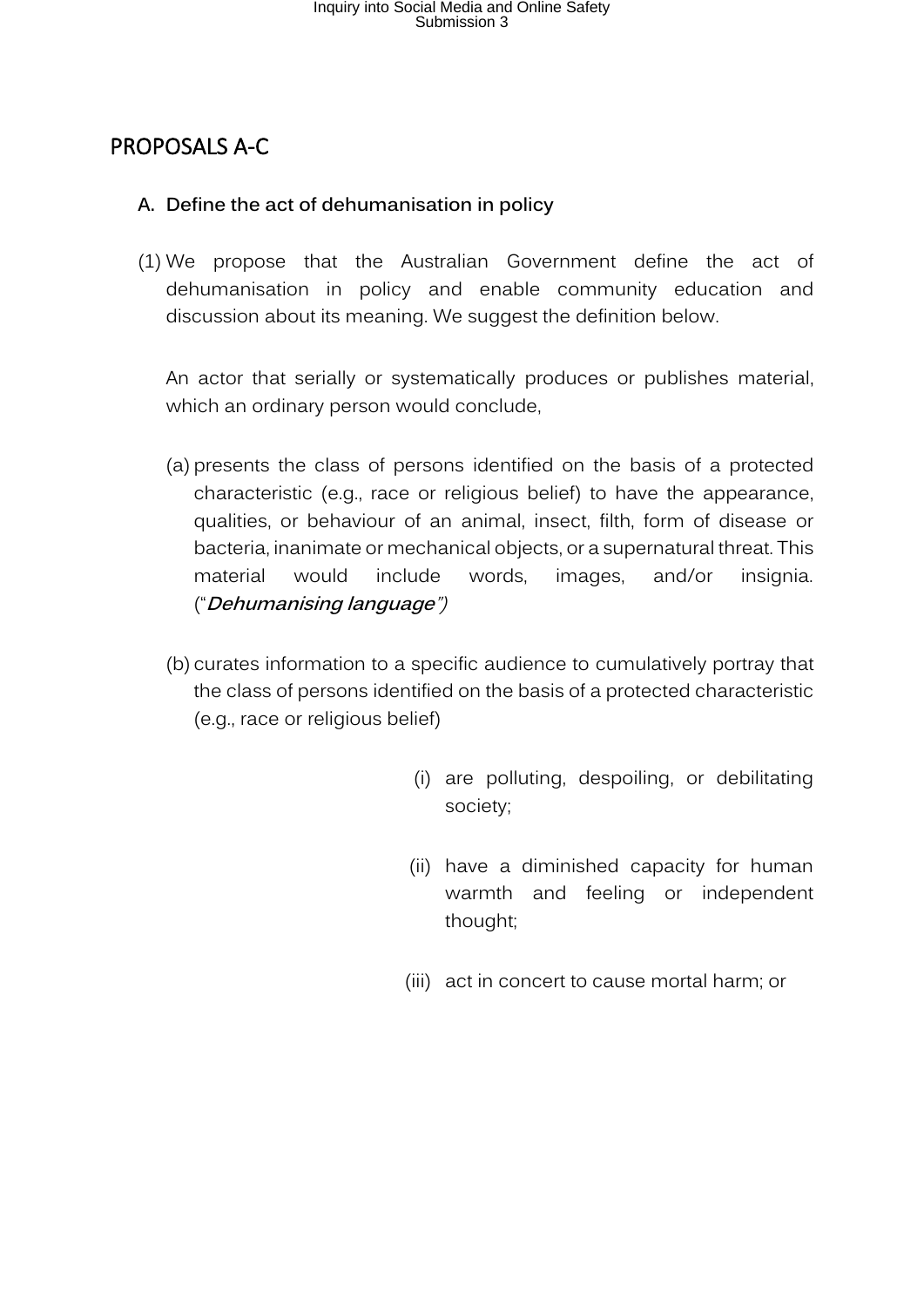- $(iv)$  are to be held responsible for and deserving of collective punishment for the specific crimes, or alleged crimes of some of their "members" ("**Dehumanising discourse"**) 1
- (2) We recommend teaching school children about the role of dehumanisation in historical atrocities and how to spot discourse that may be trying to dehumanise a minority group.
- (3) We recommend that this education be offered to law enforcement, the media industry, media regulators, social media companies based in Australia, social media regulators, the advertising industry, elected representatives, and their staff.
- (4) We recommend that all political parties change their governing documents to define dehumanisation as above and require candidates and elected representatives not to publish or promote it.

#### <span id="page-7-0"></span>**B. Introduce civil penalties in the Online Safety Act**

- (1) It is proposed that Australia's Online Safety Framework be expanded to actors who serially or systematically publish materials from a website or organisation that, over time, creates an aggregate harm of dehumanising an outgroup to an ingroup audience.
- (2) It is proposed that the civil penalties would mirror the definitions for dehumanising language and discourse provided above.

<sup>1</sup> A similar, earlier definition was also outlined in Risius et al (2021).

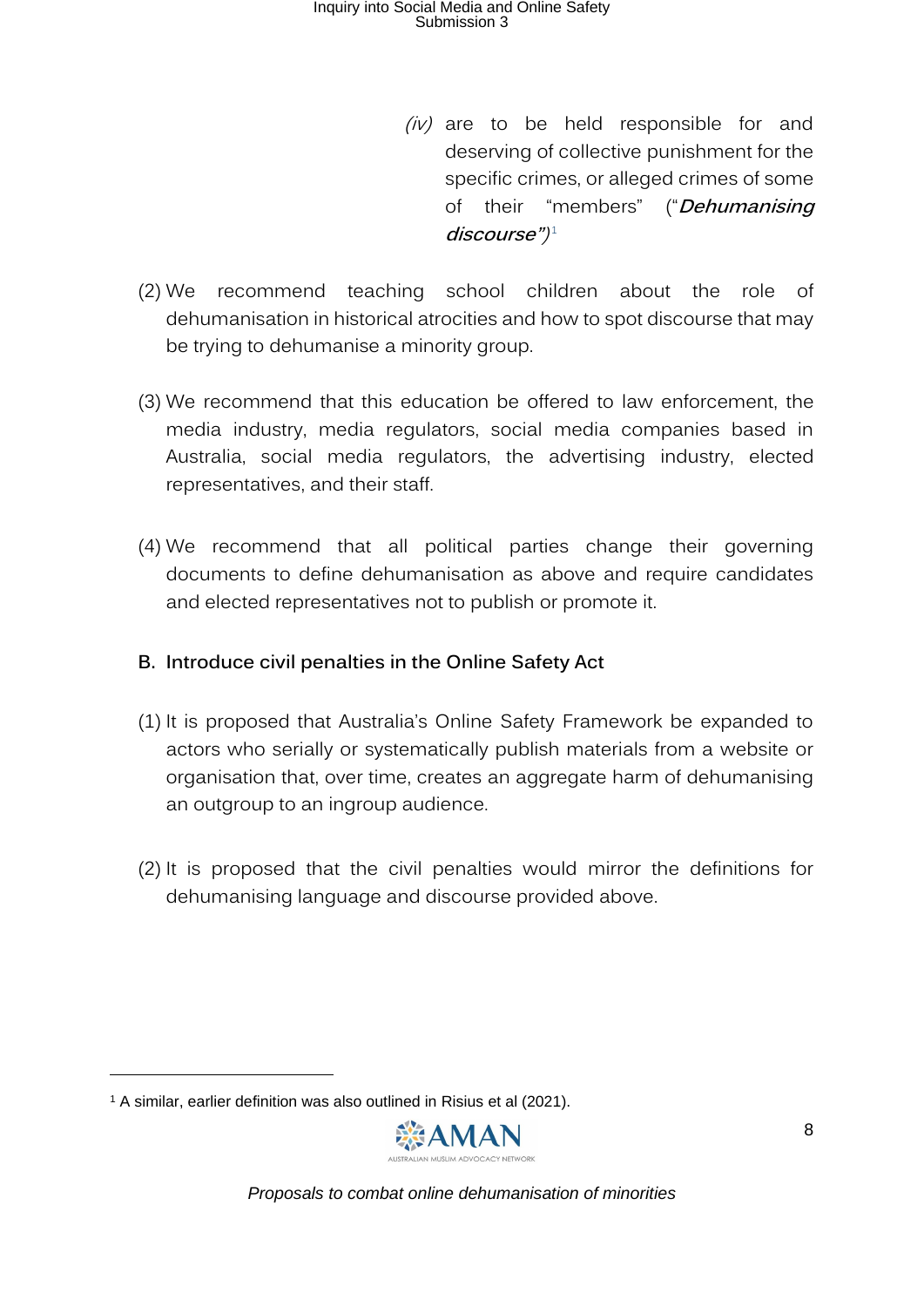- (3) The e-Safety Commissioner should identify an actor that meets the standard of aggregate harm. We support the principle that judicial functions should not be delegated to platforms. Therefore, it is proposed that the e-Safety Commissioner's office decide whether there is a breach of the proposed civil penalties and issue a notice to the platform and the actor who published the content. A platform or individual's failure to take action should incur penalties for both. There would be the option for judicial review.
- (4) The Actor Indicators (below), identified in AMAN's 2020 study, could be used by e-Safety administrators to assess dehumanising discourse.
- (5) The e-Safety Commissioner should also consider the context in making a determination. The Rabat Plan also emphasises context: of the speaker's power, their intent, the content and form and spread.

The rationale for how it meets international legal guidelines on good internet governance law is below.

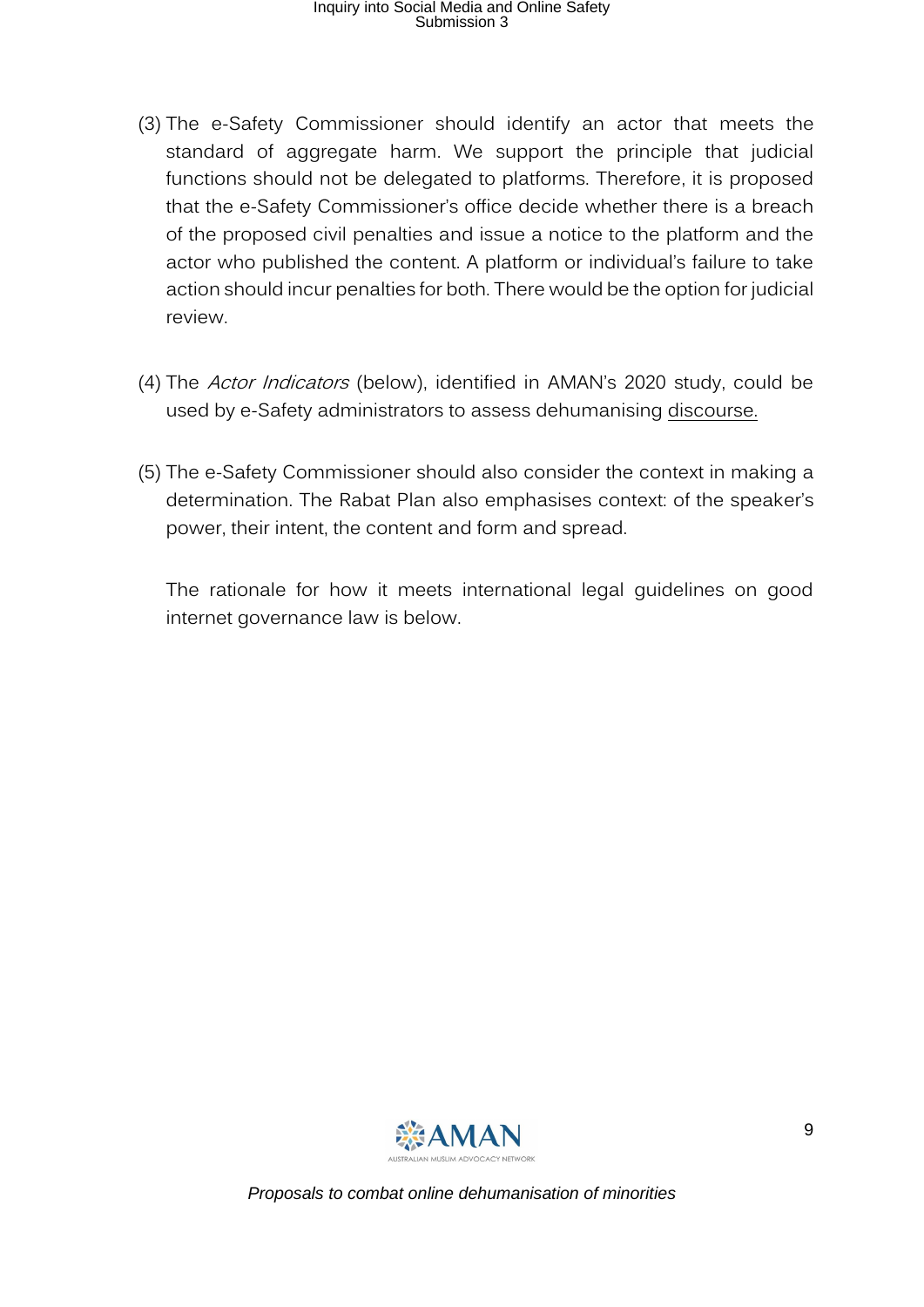#### <span id="page-9-0"></span>**C. Introduce industry standard for assessing dehumanising discourse**

We propose that the e-Safety Commissioner develop an industry standard for assessing aggregate harm of dehumanisation. That industry standard could build upon the Actor indicators below. In 2020, we studied five actors producing significant amounts of blog or pseudo-news content that triggered explicitly dehumanizing and violent responses by users on Facebook and Twitter. The findings of that research were published in a peer-review journal in September 2021 (Abdalla, Ally and Jabri-Markwell, 2021).

That study found the following markers were common to all five actors' information operations ("Actor indicators").

- (a) Dehumanizing conceptions or conspiracy theories on the actor's website (where applicable) about an identified group ("the outgroup") based on a protected characteristic;
- (b) Repeated features of the **headlines and images** that are curated for a specific audience, including:
	- (i) Essentializing the target identity through implicating a wide net of identities connected to the protected group (e.g., "Niqab-clad Muslima," "boat migrants," "Muslim professor," "Muslim leader," "Iran-backed jihadis," "Ilhan Omar," "Muslim father");
	- (ii) A high degree of hostile verbs or actions (e.g., stabs, sets fire) attributed to those subjects;
	- (iii) A primary proportion of actor's material acting as "factual proofs" to dehumanizing conceptions about outgroup;

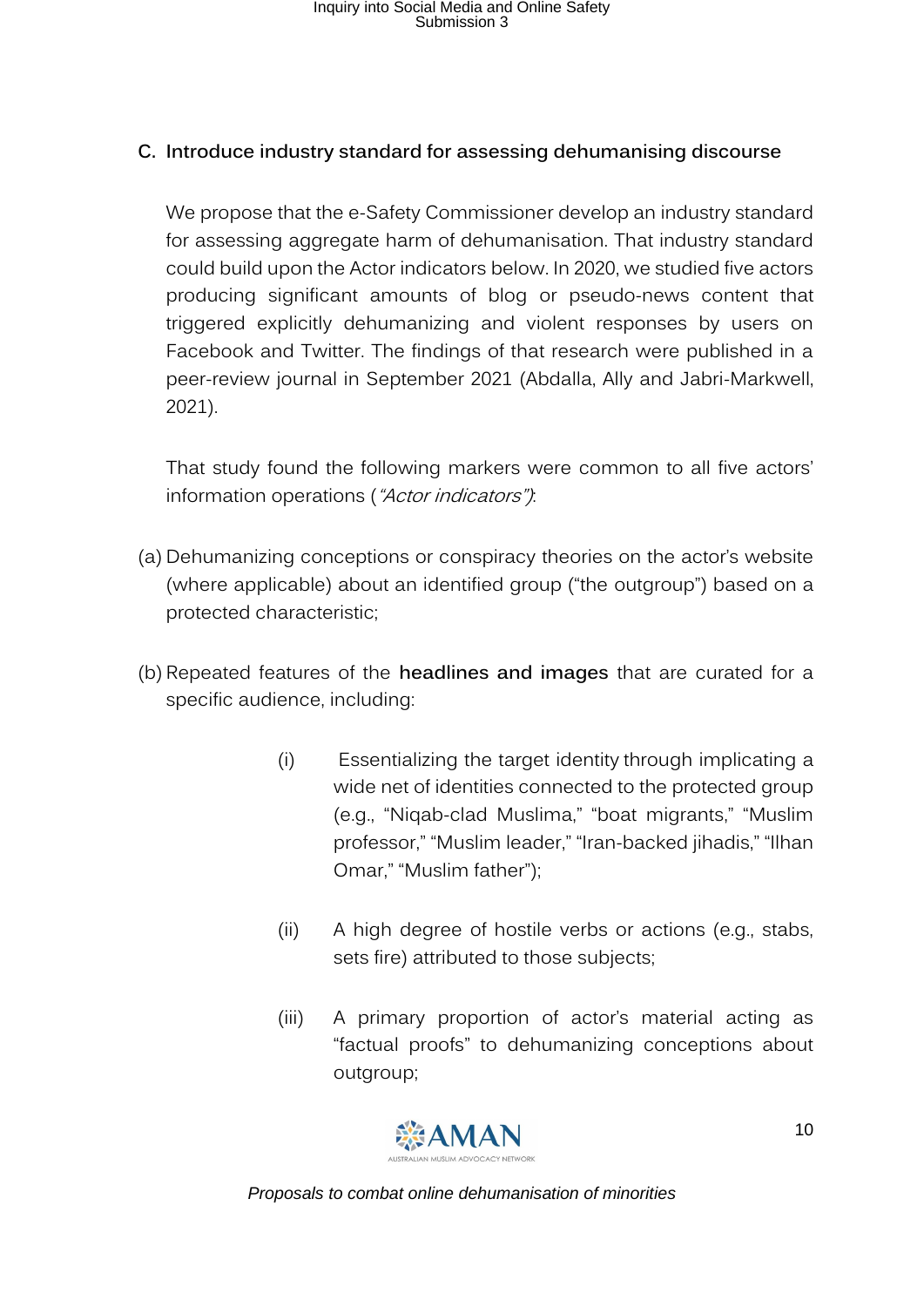- (iv) Potential use of explicitly dehumanizing descriptive language (e.g., frothing-at-the-mouth) or coded extremist movement language with dehumanizing meaning (e.g., invader, a term used in RWE propaganda to refer to Muslims as a mechanically inhuman and barbaric force). However, for the most successful actors, dehumanizing slurs were avoided to maintain legitimacy and avoid detection; and
- (v) Where there was no dehumanizing language, there was a presence of "baiting" through rhetorical techniques like irony to provoke ingroup reactions; and
- (c) Evidence in the user comment threads of a pattern of hate speech against the outgroup.2

<sup>2</sup> This summary can also be found in Riisus et al (2021).

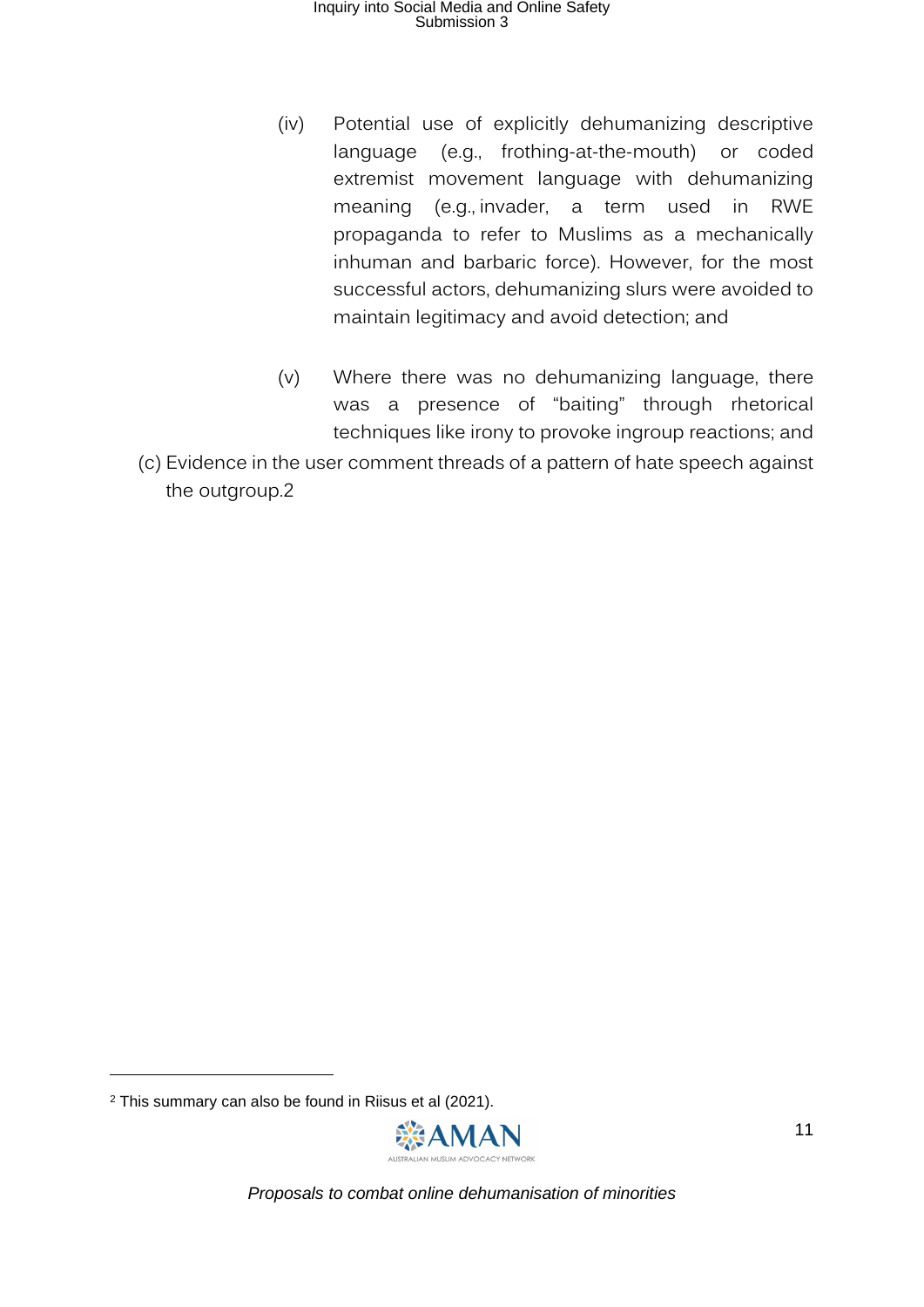#### <span id="page-11-0"></span>**RATIONALE**

It is a challenge to consider the dispersed social harm that stems from dehumanisation into an individualistic frame. Our recommendations have focused on the vectors of this harm, that being individuals who serially post dehumanising material; and through setting an industry standard for digital platforms when making detailed and contextualised assessments about individual accounts, pages, groups, and channels. As civil provisions, this would create a consequence for both individuals serially engaged in this practice, along with platforms that disregard it. As civil provisions, it is also possible to set aside the requirement often put forward in criminal contexts that there be evidence of foreseeable or imminent physical harm.

The Rabat Plan also emphasises context: of the speaker's power, their intent, the content and form, spread, and likelihood and imminence of harm. While imminence of harm would not be a necessary threshold requirement for the civil penalty we have proposed, the other contextual factors would be considered. It is also vital that targeted communities are consulted on their particular contexts. Otherwise, decision-makers will fail to make fully competent judgements.

The Rabat Plan of Action noted the importance of distinguishing not just criminal and civil prohibitions but on a broader class that will "still raise concerns in terms of tolerance, civility, and respect for the convictions of others." If we limit civil prohibitions to the most severe end of the spectrum (serial and clear-cut examples) and invoke the Act's Basic Online Safety Expectations and an Industry Standard as levers to engender platform accountability on a broader range of dehumanising speech or discourse, this will go a long way to satisfy Australia's obligations under international human rights law in terms of protecting freedom of expression.

#### <span id="page-11-1"></span>**The connection between violent extremism and dehumanisation**

Referring to the Australian terrorist who carried out the Christchurch attack, Lentini (2019, 43) explains that,

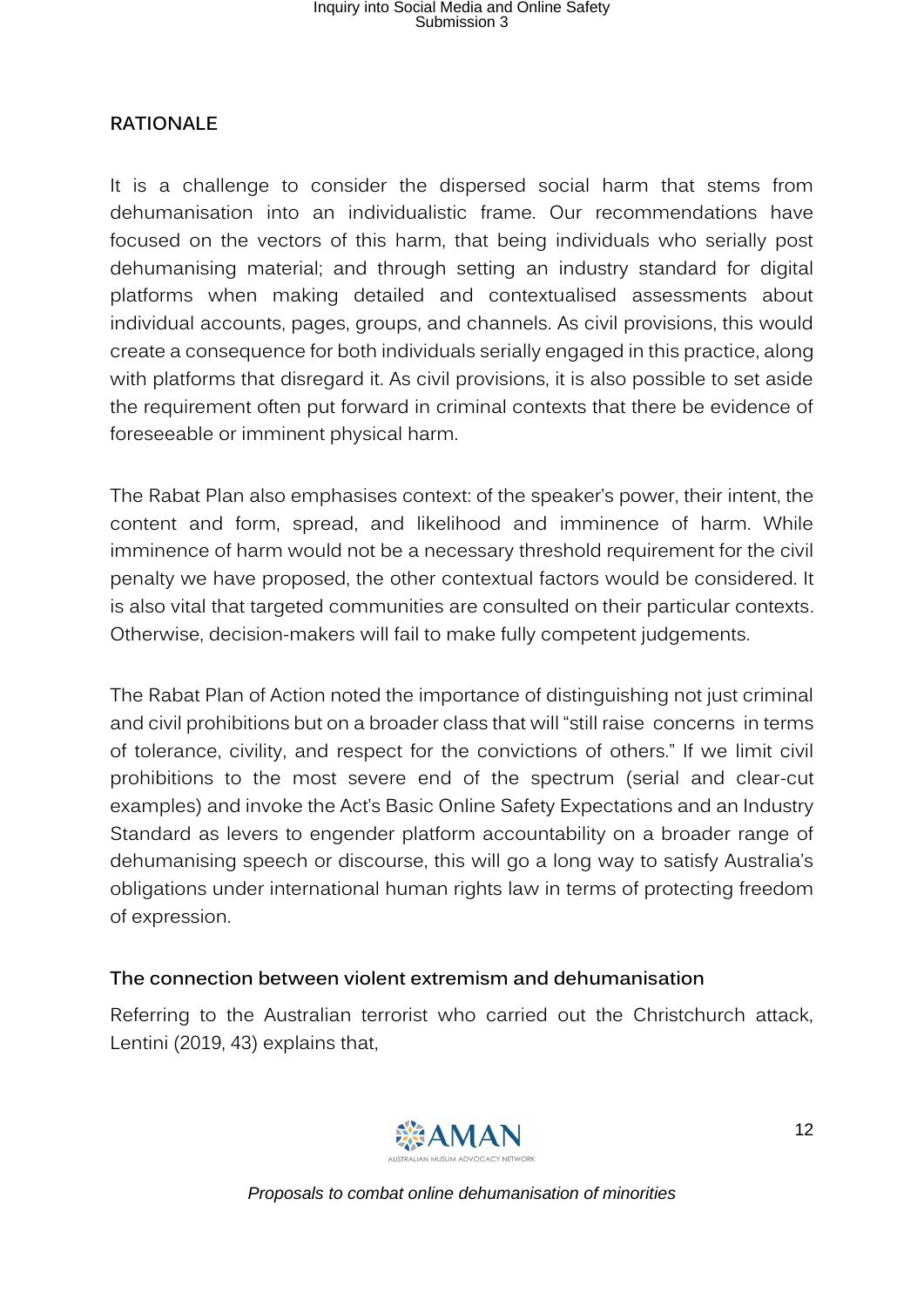Tarrant's solution to the crisis – indeed one on which he felt compelled to enact – was to annihilate his enemies (read Muslim migrants). This included targeting non-combatants. In one point in his 'manifesto,' he indicates that they constitute a much greater threat to the future of Western societies than terrorists and combatants. Thus, he argues that it is also necessary to kill children to ensure that the enemy line will not continue…Tarrant indicated that, when trying to remove a nest of snakes, the young ones had to be eradicated. Regrettably, children were among those whom he allegedly shot and killed.

Anders Breivik, the Oslo terrorist who murdered 77 people in 2011, was inspired by a similar Anti-Islam demographic invasion narrative. The links between these two attacks in ideology and other aspects are considered in the literature. On dehumanisation, Kaldor (2021) notes,

> Breivik also refers to Muslims as "wild animals," who he argues are freely bringing about European "genocide" because "traitors... allowed these animals to enter our lands, and continue to facilitate them." In keeping with the naturalistic theme, Tarrant's text is also rife with mixed metaphors describing how individuals such as himself can no longer escape Western civilisation's contamination: "there is no sheltered meadow... there is not a single place left where the tendrils of replacement migration have not touched." Comparing immigrants to a "vipers [sic] nest," he implores followers to "burn the nest and kill the vipers, no matter their age." Crusius similarly bewails how those without the means to "repel the millions of invaders" "have no choice but to sit by and watch their countries burn." The repetition of animalistic metaphors is no accident: the perpetrators intentionally dehumanise immigrants by depicting them as beastly, thereby making their complaint about Western society's perceived decline more justifiable to their readers.

A Victoria University study in 2018, the year before the Christchurch attack, found that the narratives expounded by Tarrant were prevalent on Facebook (Peucker, Smith and Iqbal, 2018),.

Right-wing extremism in the NSW context has been defined as 'individuals, groups, and ideologies that reject the principles of democracy for all and demand a commitment to dehumanising and/or hostile actions against outgroups' (Department of Security Studies and Criminology, [2020,](https://link.springer.com/article/10.1007/s43545-021-00240-4#ref-CR12) p. 1) [emphasis added].

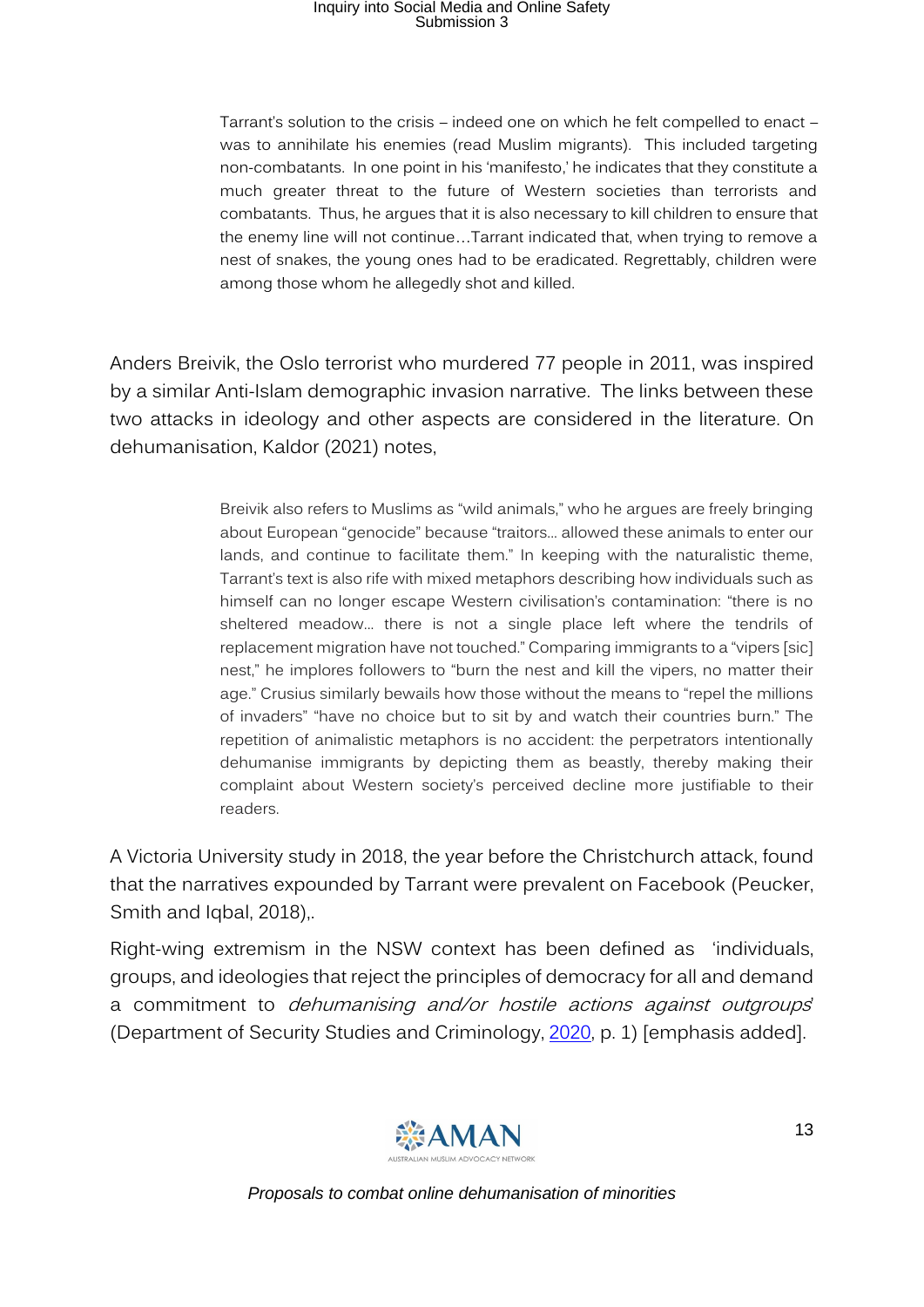#### **Policy gap on purposed information operations to dehumanise 'outgroups'**

At least Facebook, Instagram, Youtube, LinkedIn, and Twitter ban dehumanising speech or content. However, the presence of dehumanising language is unnecessary to propagate dehumanising discourse. Social media companies primarily rely upon the specificity of dehumanizing language to detect dehumanisation. Explicit dehumanising adjectives and comparisons are often made in the comment threads in response to dehumanising disinformation, but comment thread violations are poorly detected by automated tools and rarely reported by users in hateful echo chambers.

The Australian Government's only policy addressing disinformation is a Code of Practice recently designed and instituted by the social media industry body Digi. This self-regulatory code applies a definition of disinformation where it must cause serious and imminent harm. This is an impractical definition that voids the very function of disinformation, which is a cumulative and creeping threat. AMAN has outlined its concerns with this Code (AMAN, 2021).

#### <span id="page-13-0"></span>**How research defines dehumanisation**

Dehumanisation offers an enduring, internationally accepted, and well-defined concept, grounded in genocide prevention studies and increasingly in the literature on countering violent extremism.

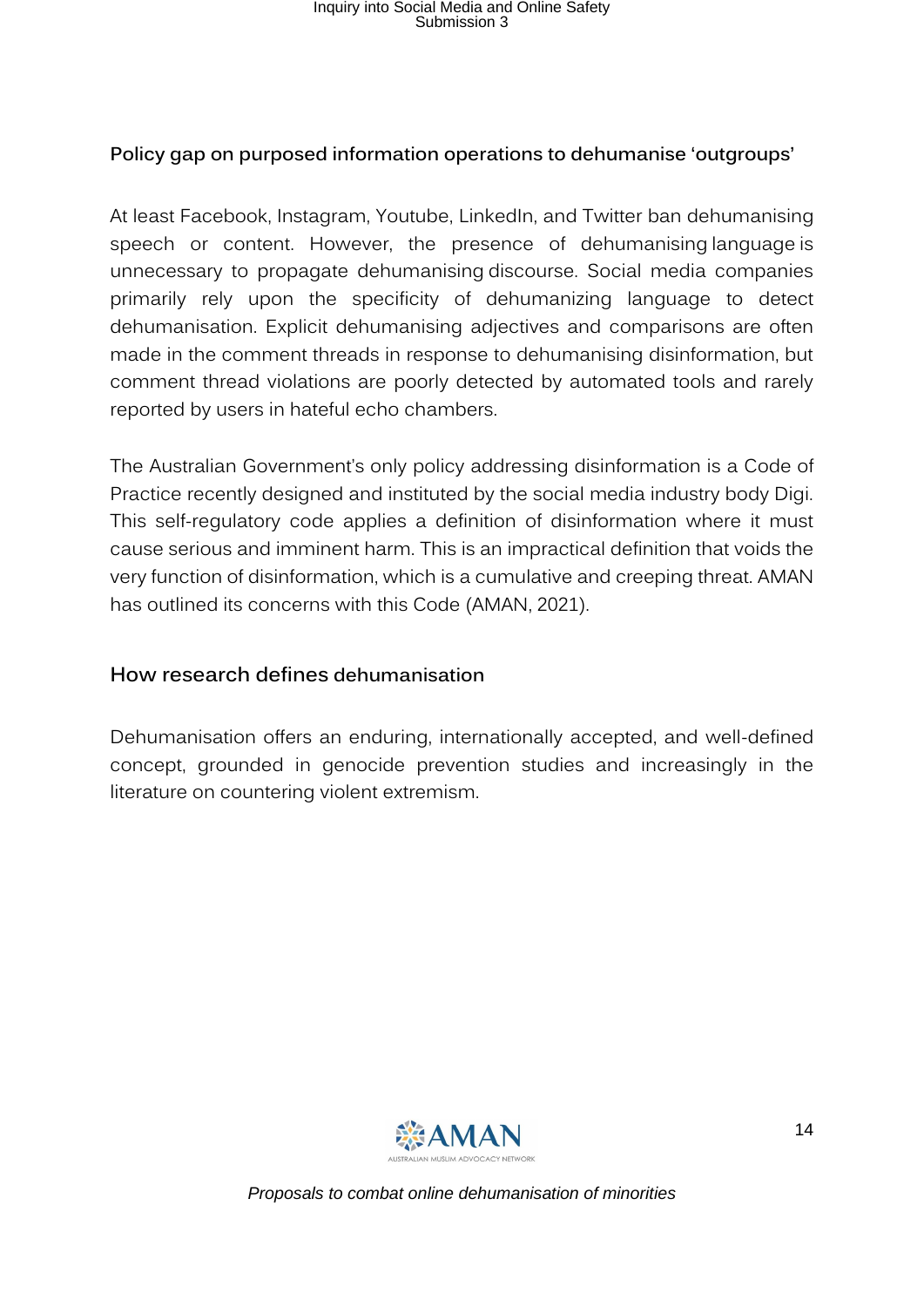Dangerous speech', a category that has been expounded in detail by Maynard and Benesch (2016)<sup>3</sup>, is speech that constructs an 'outgroup' as an existential threat to the 'ingroup,' whether this threat is real or otherwise (81). Maynard and Benesch identify the range of techniques commonly used in dangerous speech. Dehumanisation and another technique called 'threat construction' are often inextricably linked, given that 'where dehumanization makes atrocities seem acceptable, threat construction takes the crucial next step of making them seem necessary' (82).

According to the authors, dehumanisation is the most frequently employed technique in dangerous speech, where '[t]argets … are described in a variety of ways that deny or diminish their humanity, reducing the moral significance of their future deaths or the duties owed to them by potential perpetrators' (80). Dehumanisation is often achieved by 'describing them as either biologically subhuman ("cockroaches," "microbes," "parasites," "yellow ants"), mechanically inhuman ("logs," "packages," "enemy morale"), or supernaturally alien ("devils," "Satan," "demons")'—and has been used historically to represent a minority as an existential threat to the majority(80). Maynard and Benesch also find that dehumanisation can be carried out without 'hatred or blatant exclusionary discourse' (70).

Haslam's ([2006\)](https://link.springer.com/article/10.1007/s43545-021-00240-4#ref-CR15) model that proposes links between conceptions of humanness and corresponding forms of dehumanization provided further detail for a theoretical base of this study's discourse analysis. Like Maynard and Benesch, he refers to 'animalistic' and 'mechanistic' forms of dehumanisation but details the characteristics that underpin both. If a subject is dehumanised as a mechanistic form, they are portrayed as 'lacking in emotionality, warmth, cognitive openness, individual agency, and, because [human nature] is essentialized, depth.' A subject that is dehumanised as animalistic is portrayed as 'coarse, uncultured, lacking in self-control, and unintelligent' and 'immoral or amoral' (258).

<sup>3</sup> Maynard JL, Benesch S (2016) Dangerous speech and dangerous ideology: an integrated model for monitoring and prevention. Genocide Stud Prev 9(3):70

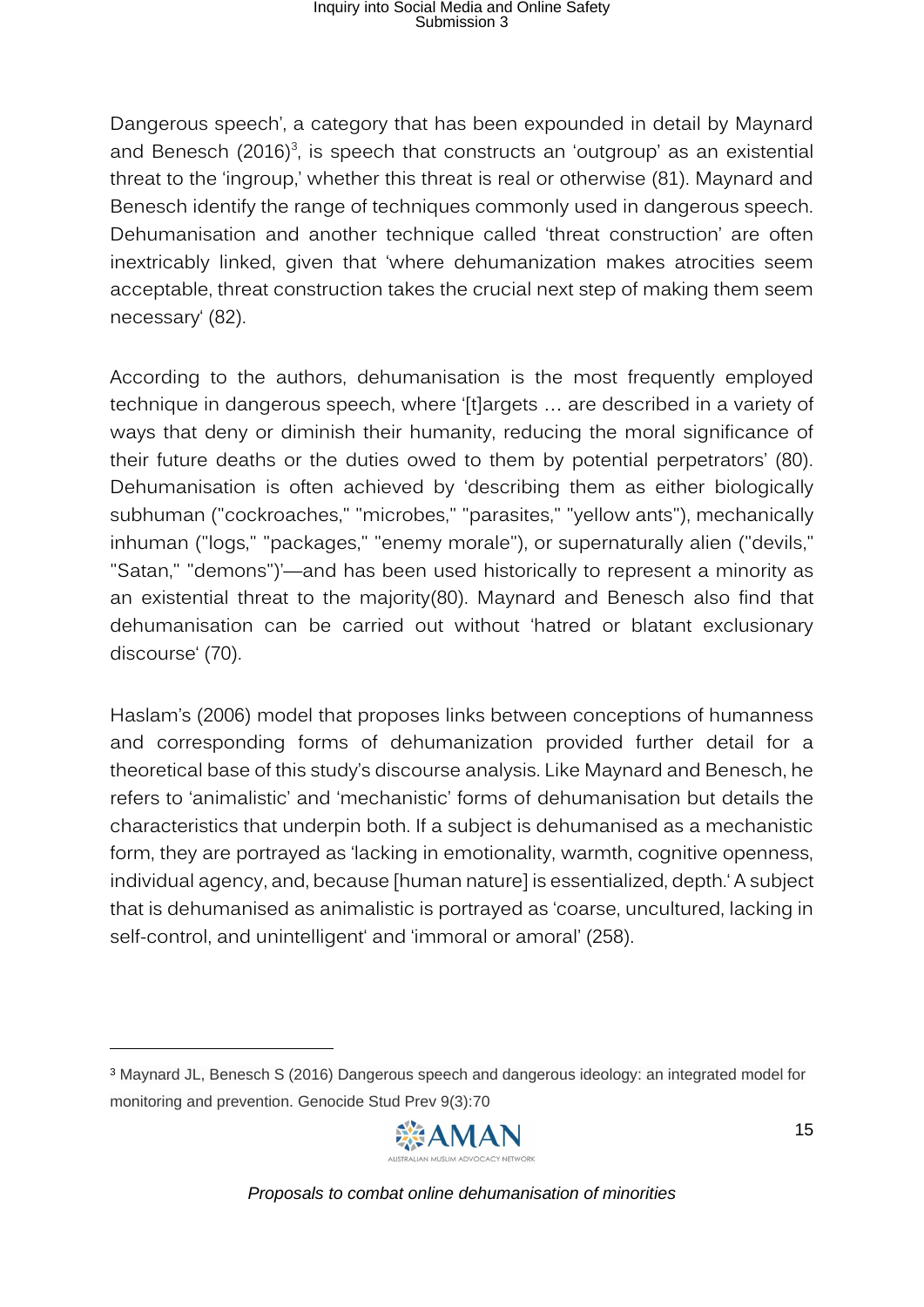#### <span id="page-15-0"></span>**Distinguishing disinformation from news commentary and partisan talk**

Information campaigns acting as vehicles for widespread dissemination of dehumanizing conceptions and discourse will need to be distinguished from news commentary, partisan talk, or fringe discourse (Risius et al, 2021, 58). This is possible using the Actor indicators above.

A policy proposal from University of Queensland and AMAN researchers to the Global Internet Forum to Counter Terrorism (Risius et al, [2021\)](https://link.springer.com/article/10.1007/s43545-021-00240-4#ref-CR32) suggested that serial or systematic dehumanization of an outgroup should be used as a definitory factor to distinguish violent extremist content from fringe discourse.

#### <span id="page-15-1"></span>**The evaluative framework for good law**

Freedom of expression is a fundamental human right, but so is the right to life, the security of person, equality, and non-discrimination. Restrictions of the right to freedom of expression must be clearly prescribed by law, pursue a legitimate aim, be necessary for a democratic society, and be proportionate to the aim pursued. Avoiding discrimination and personal endangerment on the basis of one's race or religion are legitimate aims that are necessary to democracy. But achieving these aims must be done through laws that are proportionate and clearly prescribed by law.

#### <span id="page-15-2"></span>**Distinguishing state and platform responsibilities**

Where online speech is concerned, an appropriate legal framework clearly establishes and distinguishes states' obligations and intermediaries' responsibilities to protect the human rights of online users (AccessNow, 2020). Currently, there is no such clarity or legal framework in Australia, where it concerns vilification, discrimination, and disinformation. The Online Safety Act is silent on those aspects of the law. This lack of clarity doubles the load upon affected, marginalised segments of the community and has a discriminatory effect (section 9 Racial Discrimination Act 1975 – indirect discrimination).

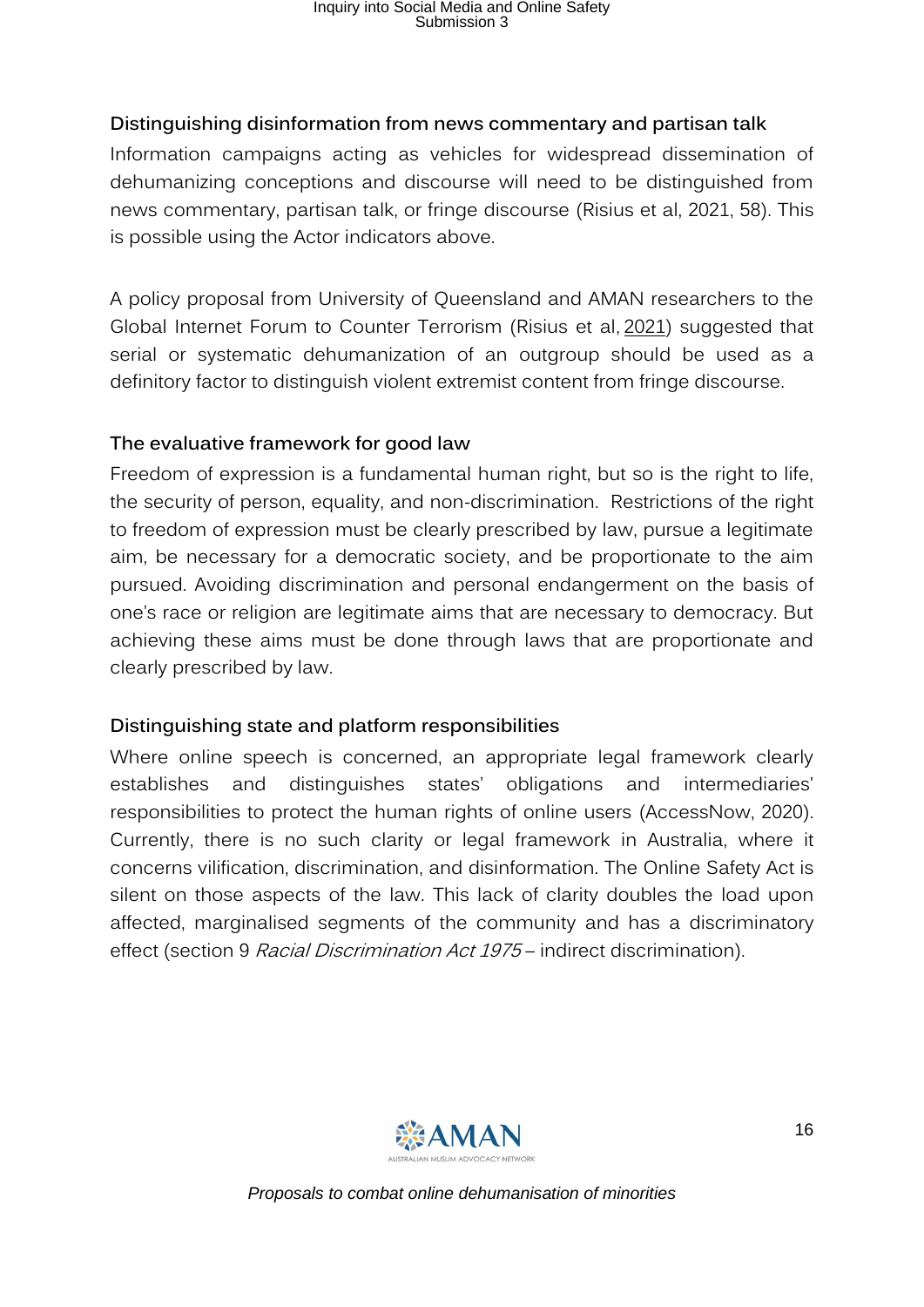There is also an emerging view from digital rights defenders that state regulatory models (imposing penalties upon platforms) should focus specifically on manifestly illegal content (like child abuse material) and "avoid regulation regarding ever-evolving definitions of online societal phenomena, such as disinformation, hate speech, or terrorist content" (AccessNow, 2020, 42). Where content decisions involve restricting access to context-dependent illegal content, the legitimate purpose should always be determined by an independent judicial authority or other independent administrative body whose decisions are subject to judicial review.

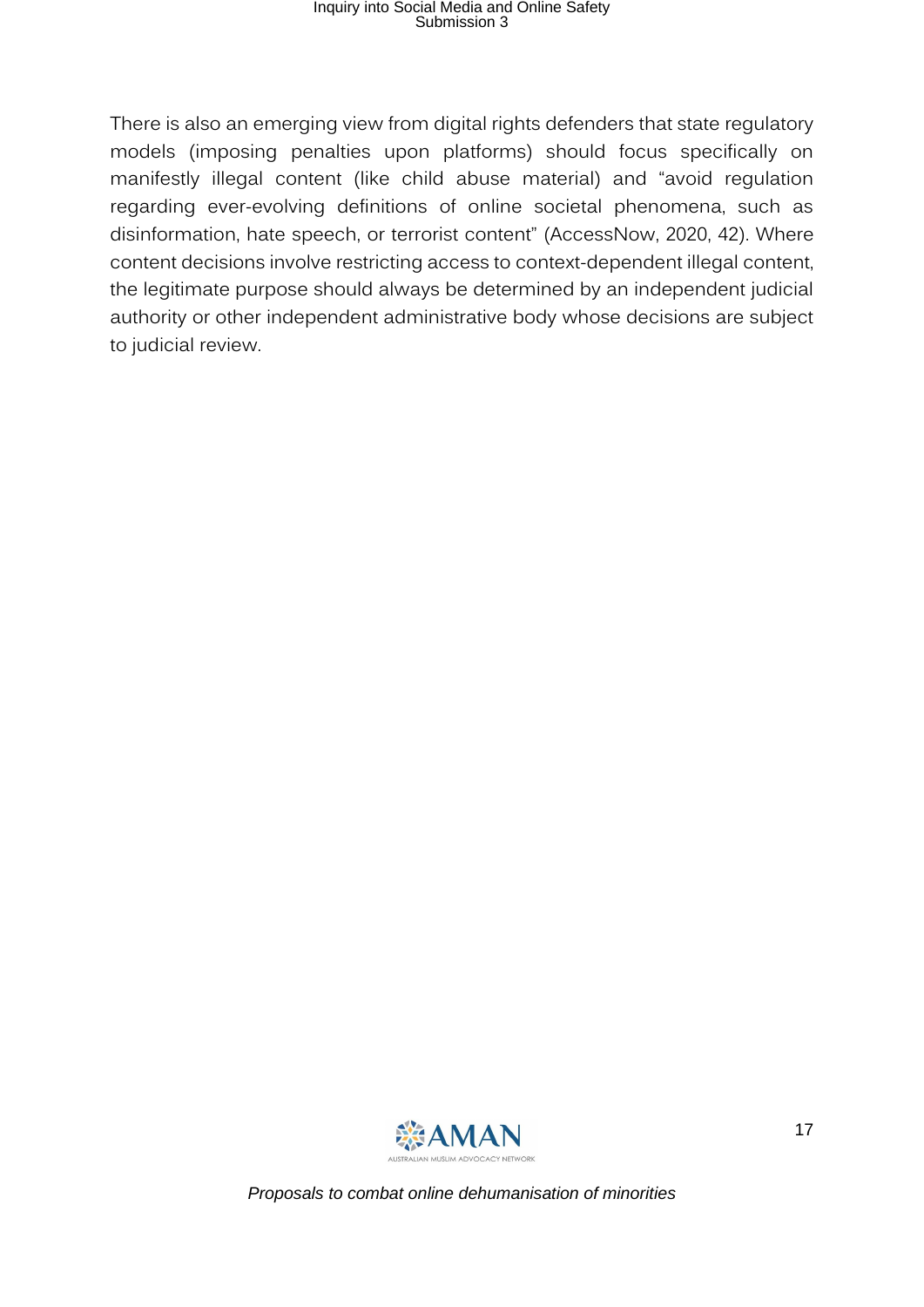#### <span id="page-17-0"></span>**Good practice for notice-and-action procedures**

AccessNow argues that the following notice-and-action procedures should be considered as adequate, determined by the type of infringement at stake as well as the category of content:

- (1) Notice-and-notice
- (2) A notice-wait-and-takedown mechanism that enables a content provider to file a counterclaim
- (3) Notice-and-judicial takedown, where courts review the legitimacy of content removals, should always be available to all users, regardless of the type of content
- (4) Private notice-and-takedown should only be used in limited content cases that are legally defined as manifestly illegal.

Further AccessNow advocates for Basic minimum requirements of a valid notice.:

- (1) Reason for complaint
- (2) Location of the content
- (3) Evidence for the claim
- (4) Consideration of limitations, exceptions, and defense available to the content provider
- (5) Declaration of good faith. Notices submitted by states should be based on their assessment of the illegality of the notified content, following international standards. Language for content restrictions should provide for notice of such restriction being given to the content producer/issuer as early as possible unless this interferes with ongoing law enforcement activities. Information should also be made available to users seeking access to the content according to applicable data protection laws. Users should not be forced to identify themselves when submitting the notice, and they should provide their contact details only voluntarily

#### <span id="page-17-1"></span>**The content of the law: legality and definitional clarity**

The United Nations Human Rights Committee has found that the International Covenant on Civil and Political Rights (ICCPR) applies to the online sphere.

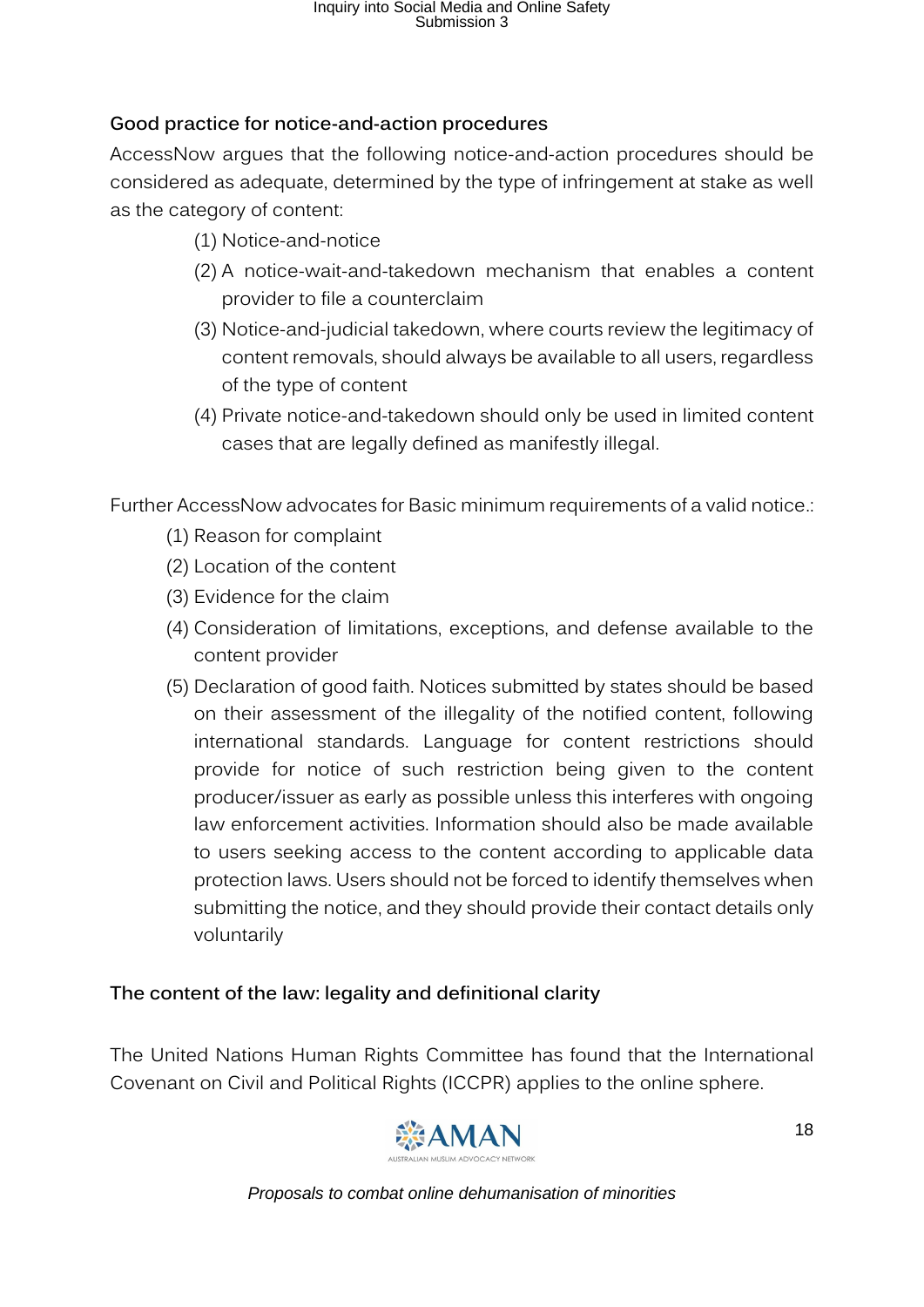Article 19(3) of the ICCPR sets out a framework describing the limited circumstances in which states may legitimately restrict freedom of expression (UN Human Rights Committee, 2011). The Global Network Initiative's Report on Content Regulation and Human Rights (2020) explains that this framework consists of three interrelated principles: legality, legitimacy, and necessity.

The principle of legality establishes two requirements for the regulation of expression. First, it requires that restrictions on freedom of expression must be provided with public laws "formulated with enough precision to enable an individual to regulate his or her conduct accordingly" (UN Human Rights Committee, 2011, para 25). These laws must be validly enacted and publicly available so that individuals are effectively put on notice as to what conduct and content are prohibited. Second, they must "provide sufficient guidance to those charged with their execution to enable them to ascertain what sorts of expression are properly restricted and what sorts are not." This latter concern is significant in-laws that outsource speech regulation enforcement to private actors of varying sizes, business models, and capacities.

The legality requirement is essential to mitigating the chilling effect of ambiguous laws on online expression. Any vagueness or ambiguity is likely to cause individuals to refrain from exercising their rights and lead intermediaries to be overly aggressive in censoring expression for fear of being held in violation of the law.

#### <span id="page-18-0"></span>**The problem with defining extremist material**

One of the Australian Online Safety framework goals is to prevent violent extremists and terrorists from exploiting digital platforms. While this is an important aim, it does not capture the actors and online echo chambers that work to socialise individuals towards violence.

Online hateful echo chambers that socialise individuals towards violence include a significant amount of violent fantasy and incitement. Platforms rarely detect materials as they are buried within comment threads and lack organisational labels that platforms rely on.

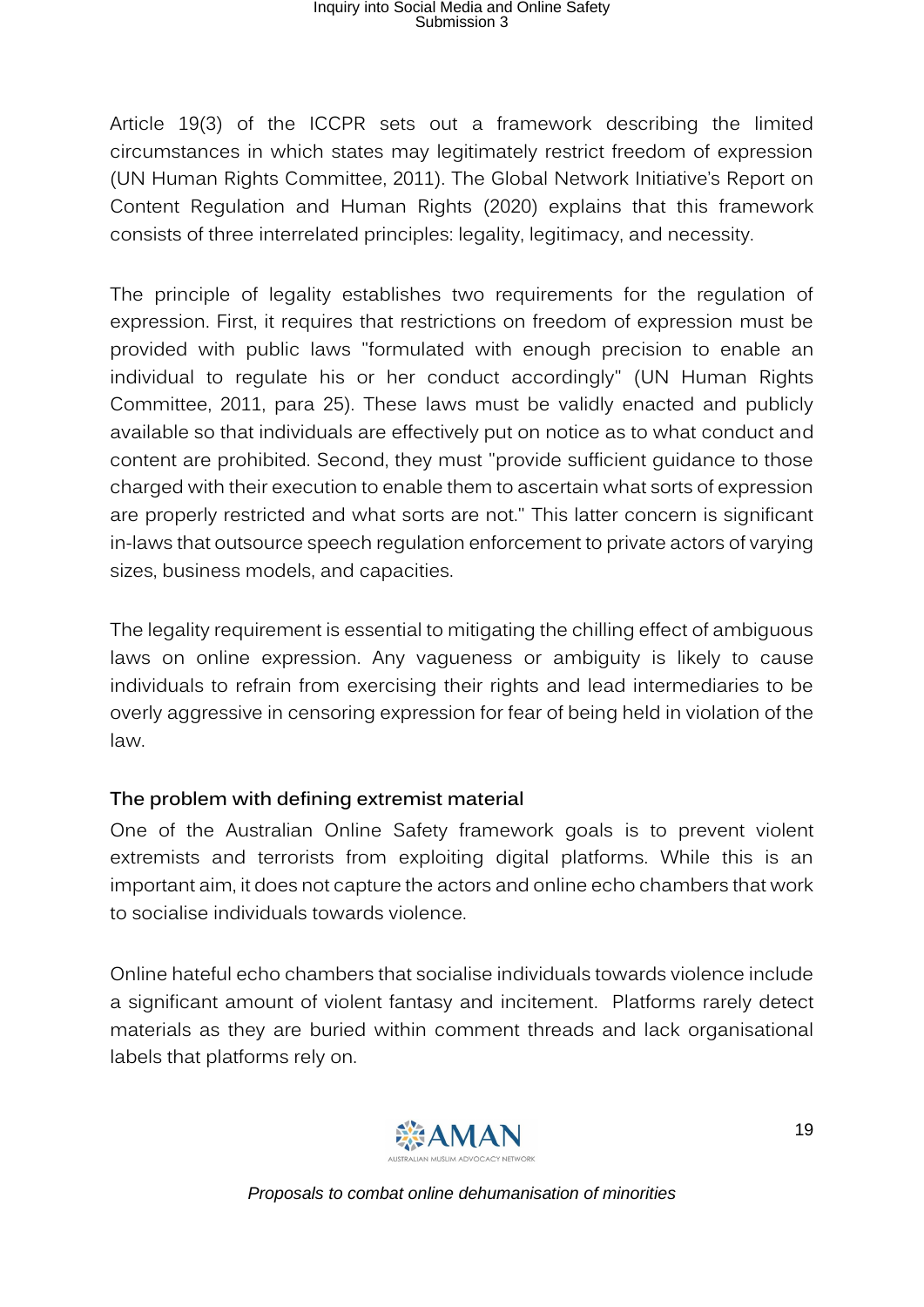Proposals to expand designation and proscription lists have struggled with the political and legal difficulty of defining 'extremist ideology' or 'extremist rhetoric' where there are no explicit or imminent calls to violence. The scope for 'terrorscaping' ideas, organisations, or individuals, merely because they present as extreme, unpopular, or fringe, is a genuine concern, especially for marginalised communities that are already subject to over-policing and may have legitimate grievances with nation-states.

A review by the U.K Independent Commission for Countering Extremism recommended establishing a legal framework to counter hateful extremism, which it has defined as:

> activity or material directed at an outgroup" (e.g., Muslims) who are perceived as a threat to an ingroup (e.g., a Far-Right group) "motivated by or intending to advance a political, religious, or racial supremacist ideology: a. To create a climate conducive to hate crime, terrorism, or other violence; or b. Attempt to erode or destroy the fundamental rights and freedoms of our democratic society as protected under Article 17 of Schedule 1 to the Human Rights Act 1998 ('HRA').

Their report emphasises that this is a working definition, not a legal one. It also recommended treating hateful extremism with as much priority as terrorism.

Establishing that social media companies are liable for the publication of vilification (s124A Antidiscrimination Act (QLD) or hate speech (s18C Racial Discrimination Act) would be an essential step towards lifting the stakes for these companies. Currently, there is no incentive for those companies to meet Australian standards. The harm of hateful echo chambers that dehumanise minority groups to ingroup audiences is public harm not covered by the current OSA and one that the Australian Government cannot leave to victim communities to battle alone.

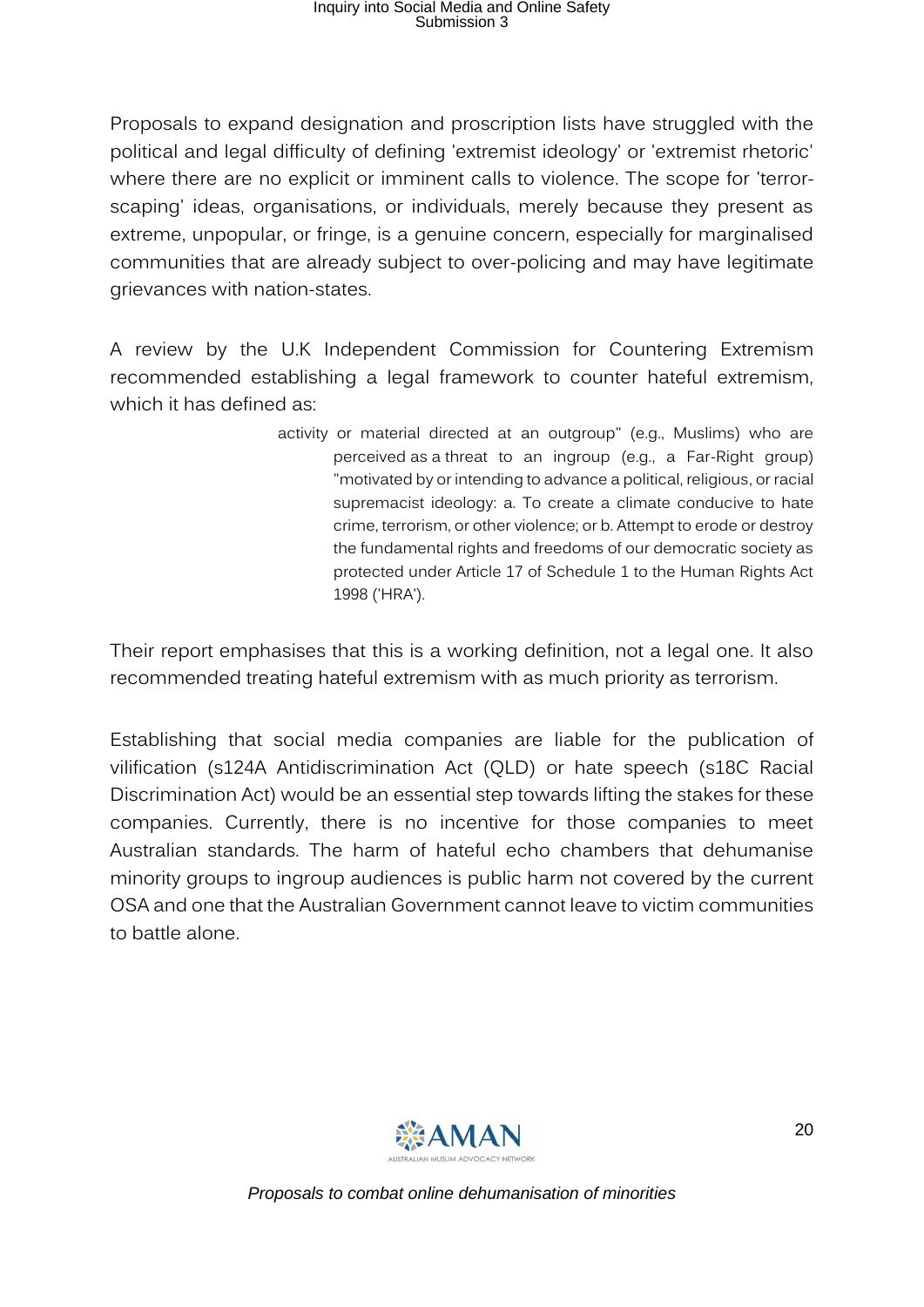Previous attempts of policymaking in this area tend to oscillate between very general approaches (e.g., U.K.'sfailed Bill to ban extremist speech in 2015 ) and specific guidelines, often adopted by platforms, to list the types of hate speech or incitement that will not be accepted. The latter approach misses organisations or websites that serially attempt to socialise individuals towards extremist violence, especially when they skirt beneath the threshold of hate speech or criminal incitement (for example, through disinformation).

Platforms are motivated to assess one piece of material at a time rather than patterns of behaviour over time of hateful online echo chambers. The material relied upon can dehumanise in aggregate over time in ways that are not apparent if assessing each piece individually.

#### <span id="page-20-0"></span>**Targeting incitement to violence won't be enough**

While it may be tempting to set the threshold higher at incitement to violence, incitement to violence is a problematic and inappropriate threshold here given:

- (1) Platforms often demand it poses an imminent threat creating an impractical evidentiary burden for whole communities targeted by the material. Measuring the 'tipping point' for danger appears only to be workable where extremist violence or genocide has already occurred, and incitement can be retrospectively measured. Imminent harm is more useful in criminal contexts involving threats against individuals.
- (2) The most prevalent and pernicious threats to community safety are not organisations or websites openly inciting, threatening, or glorifying violence but inducing it indirectly through dehumanising materials about outgroups to ingroup audiences.

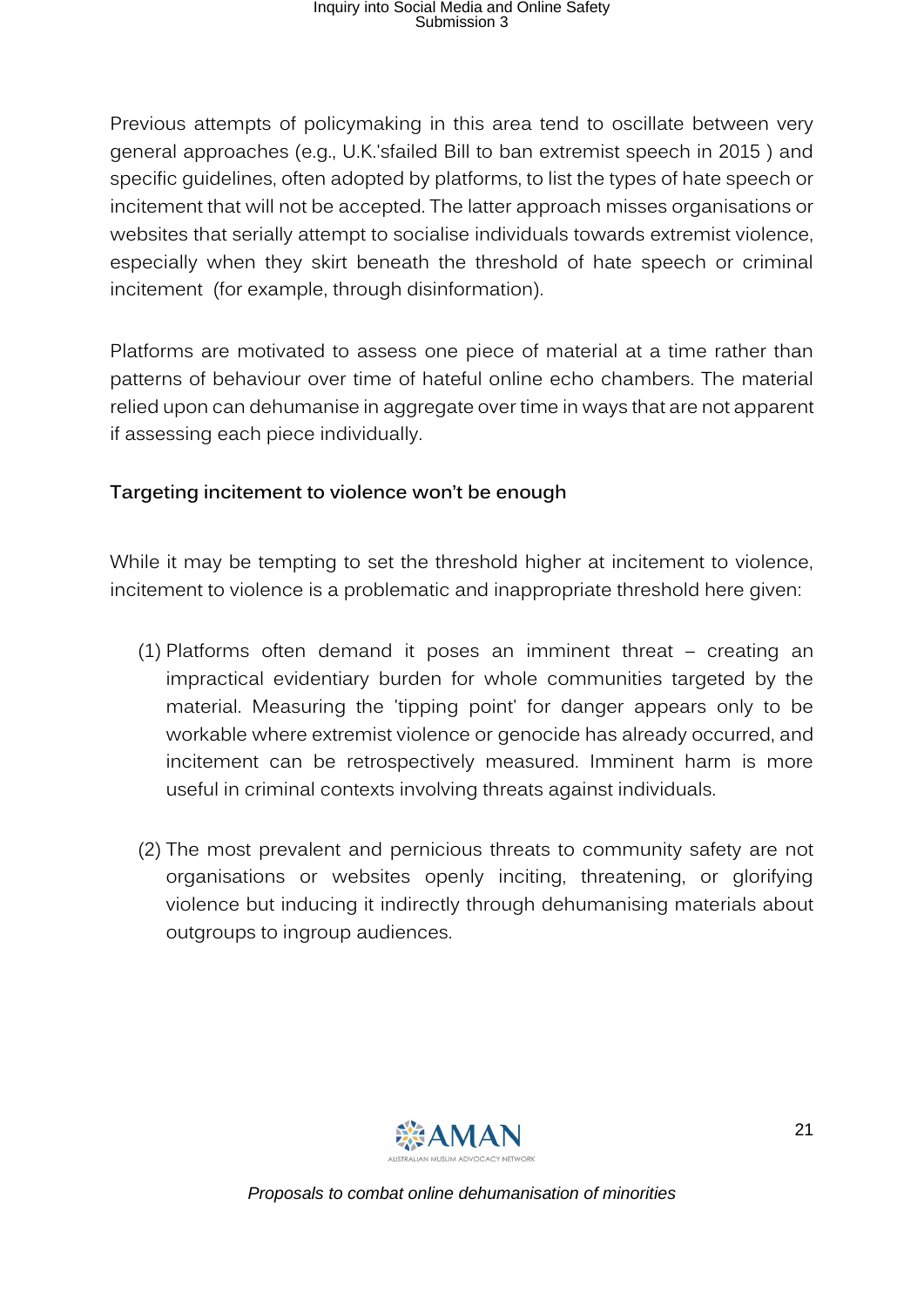#### <span id="page-21-1"></span><span id="page-21-0"></span>PROPOSAL D

- **D. Improving access to justice for complaints against platforms under Anti-Discrimination laws**
- (1) We recommend that you consider legislating a liability for social media companies who publish vilifying material (as per state anti-discrimination frameworks) and material that contravenes section 18C of the Race Discrimination Act 1975. Platform failure to meet Australian standards on vilification is a failure to maintain user safety.
- (2) In online vilification matters, it would be helpful to confer the relevant human rights body power to automatically alert the appropriate digital platform once the complaint is accepted. Suppose the complaint is later upheld and the platform did not remove the content initially. In that case, this could contribute to evidence used by the e-Safety Commissioner to issue penalties to the digital platform, or perhaps the platform would need to share in the costs order against the complainant. This may be a way to accelerate platform accountability and possibly deliver a quicker outcome.
- (3) The Committee may also consider whether any criminal or civil standard includes a corporate liability component for platforms that recklessly allow the material to remain online. If this was introduced, the e-Safety Commissioner could be conferred with powers to issue a warning notice to platforms. The notice may be unenforceable, but non-compliance could be used as evidence of corporate recklessness. The threat of prosecution lifts the performance of platforms in managing violent and hateful echo chambers. This idea is based on the approach to managing Abhorrent Violent Material between the e-Safety Commissioner office and AFP.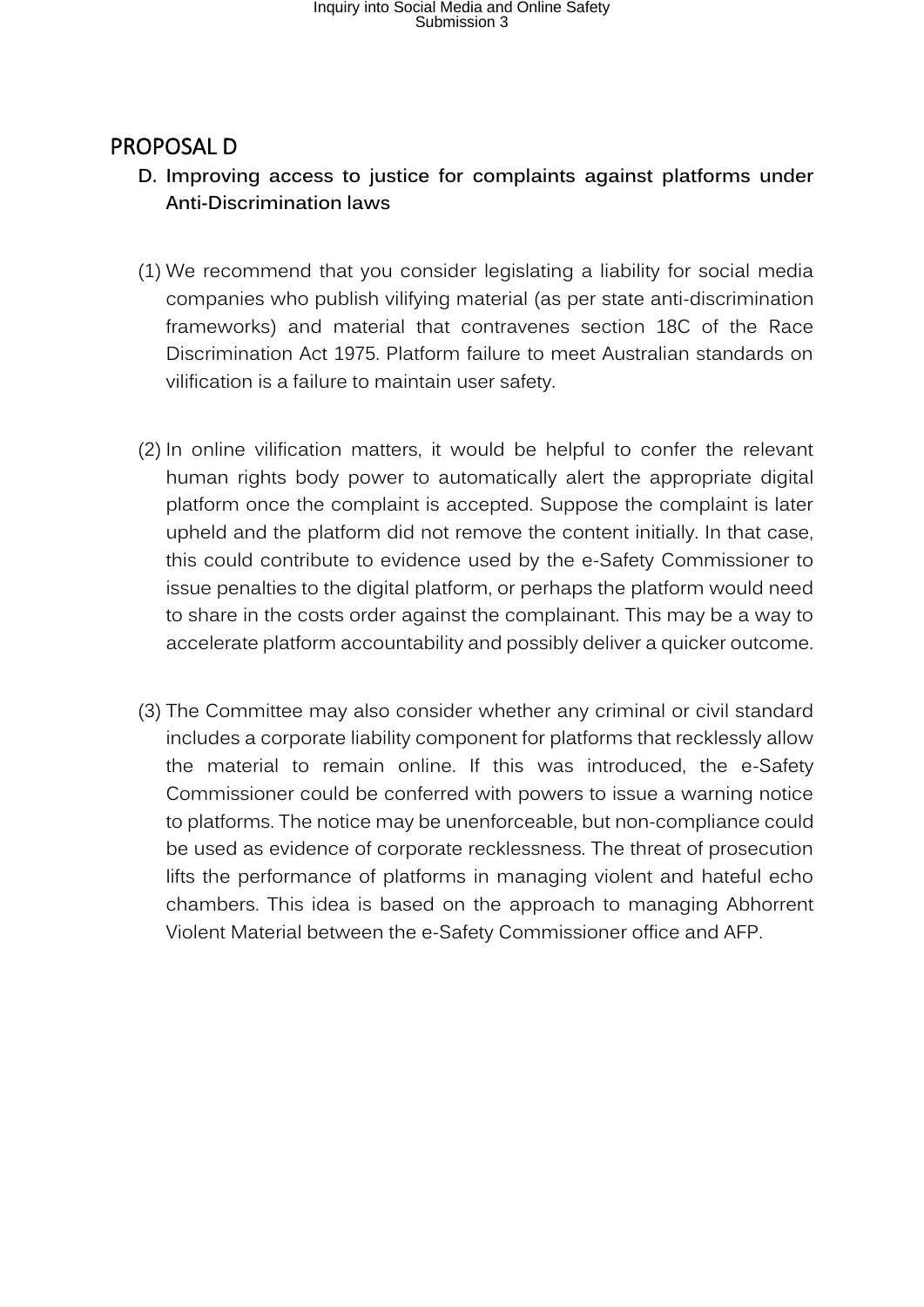#### Qualification

Currently, companies are not incentivised to dedicate resources to monitor their platforms and remove actors that are serial offenders. As bad actors can move from platform to platform, the proposals above are not enough to shift the discriminatory burden currently experienced by racial and religious minorities in combatting a public harm. Further antidiscrimination framework does not lend itself to the size of financial penalties that would be required to prompt systemic change by a digital platform.

#### <span id="page-22-0"></span>RATIONALE

AMAN & ICQ v Fraser Anning case study

AMAN has been successful in the Queensland Civil and Administrative Tribunal (QCAT) in a vilification complaint against former Australian politician Fraser Anning.<sup>4</sup> The Tribunal found Mr. Anning vilified the Muslim community in the wake of the Christchurch Massacre and 141 times in total, citing breaches in the Queensland Anti-Discrimination Act 1991.

<sup>4</sup> In 2016, politician Pauline Hanson and her party experienced a resurgence to Australian politics, focused on Muslims as the targeted outgroup'. Later, she also brought Fraser Anning to the Australian Parliament, who unashamedly socialised white replacement extremist theories, arguing all Muslims, "including so-called moderates" were attempting to conquer western countries through immigration and high fertility rates. After the Christchurch terror attack by an Australian white supremacist, he argued 'the real cause of the bloodshed' was the immigration program in New Zealand that allowed 'Muslim fanatics.' In the 2019 election, Anning made a video outside a Brisbane mosque calling 'Islamification' a 'huge threat' to Australia. That very same mosque endured a vandalism incident within months of this video. 'Remove kebab,' a term calling for the expulsion and murder of Muslims, along with St Tarrant, was graffitied across its front wall. Queensland vilification laws were the only

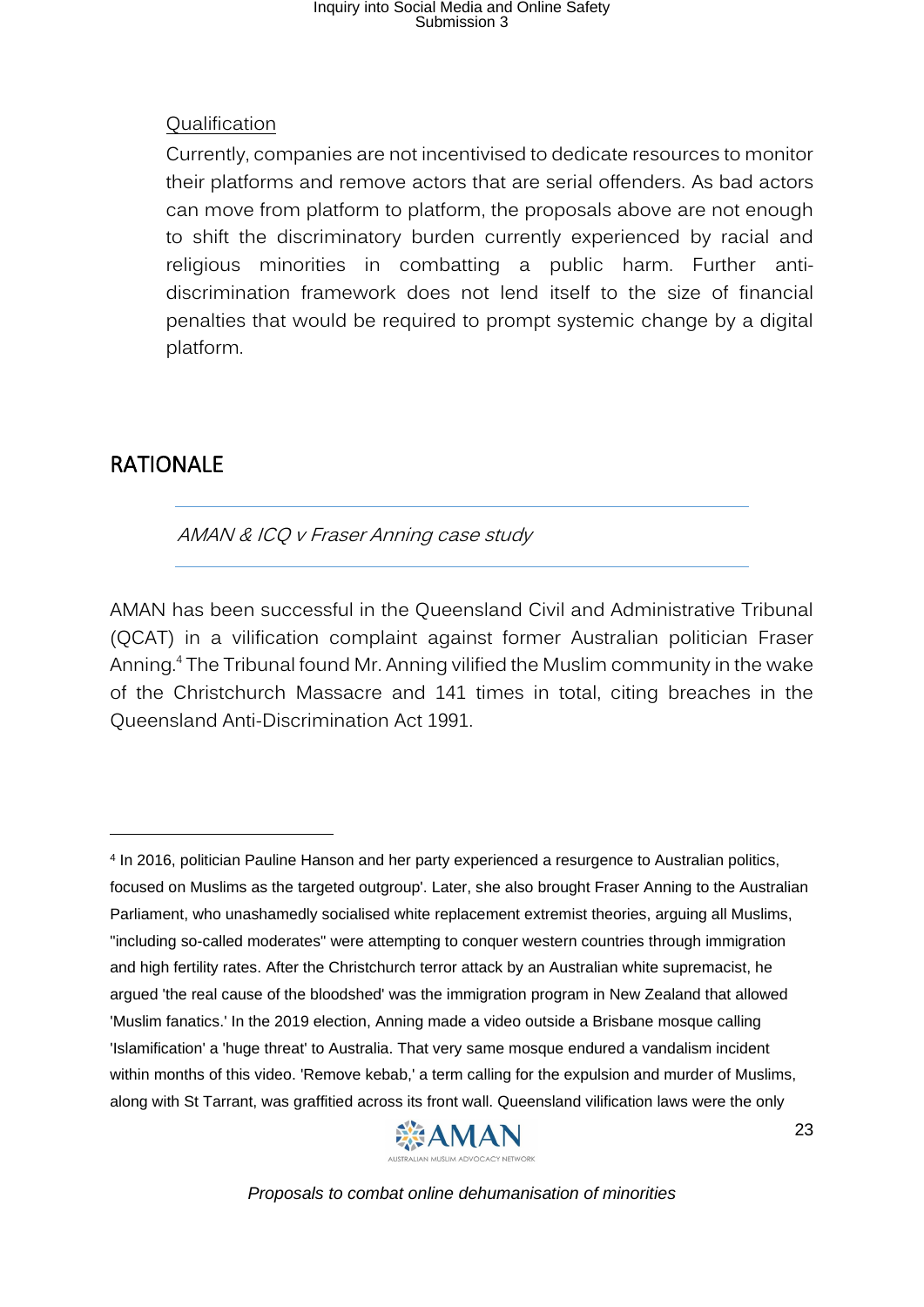Facebook removed at least 80 public posts; however, they refused to disband his two public pages. Mr. Anning appears to be living in the United States. Mr. Anning did not participate at all in the proceedings despite repeated attempts to make contact. QCAT also ordered Mr. Anning to stop vilifying our community further. However, these public pages had continued to vilify Muslims from when we catalogued the offending material. We have no indication that Mr. Anning will respect the court orders.

It would be against the public interest to require a vilified community to lodge a court action to compel these platforms to remove content every time further vilification occurs. Hate speech standards enforced by Facebook generally Facebook's position suggests that they have not found Mr. Anning's pages to violate Facebook policy, as their Terms of Service gives them the ability to disband accounts that serially violate their Community Standards.

We submit it is in the public interest for Facebook to apply Australian legal standards and for Australian authorities to regulate their performance under a duty of care model, rather than leaving it to the community to litigate every artifact of hate speech. Combatting white nationalist and far-right racist pages and groups is a burden for our community that we are facing alone. Vilification laws tend to treat a public harm as a private one (Gelber and McNamara, 2014). It is psychologically exhausting, damaging, and unsustainable. We operate with the help of volunteers.

Case study – Great replacement proponent

tool we had to resist dehumanising conspiracy theory about our community being propagated to significant public audiences – putting us in real danger.

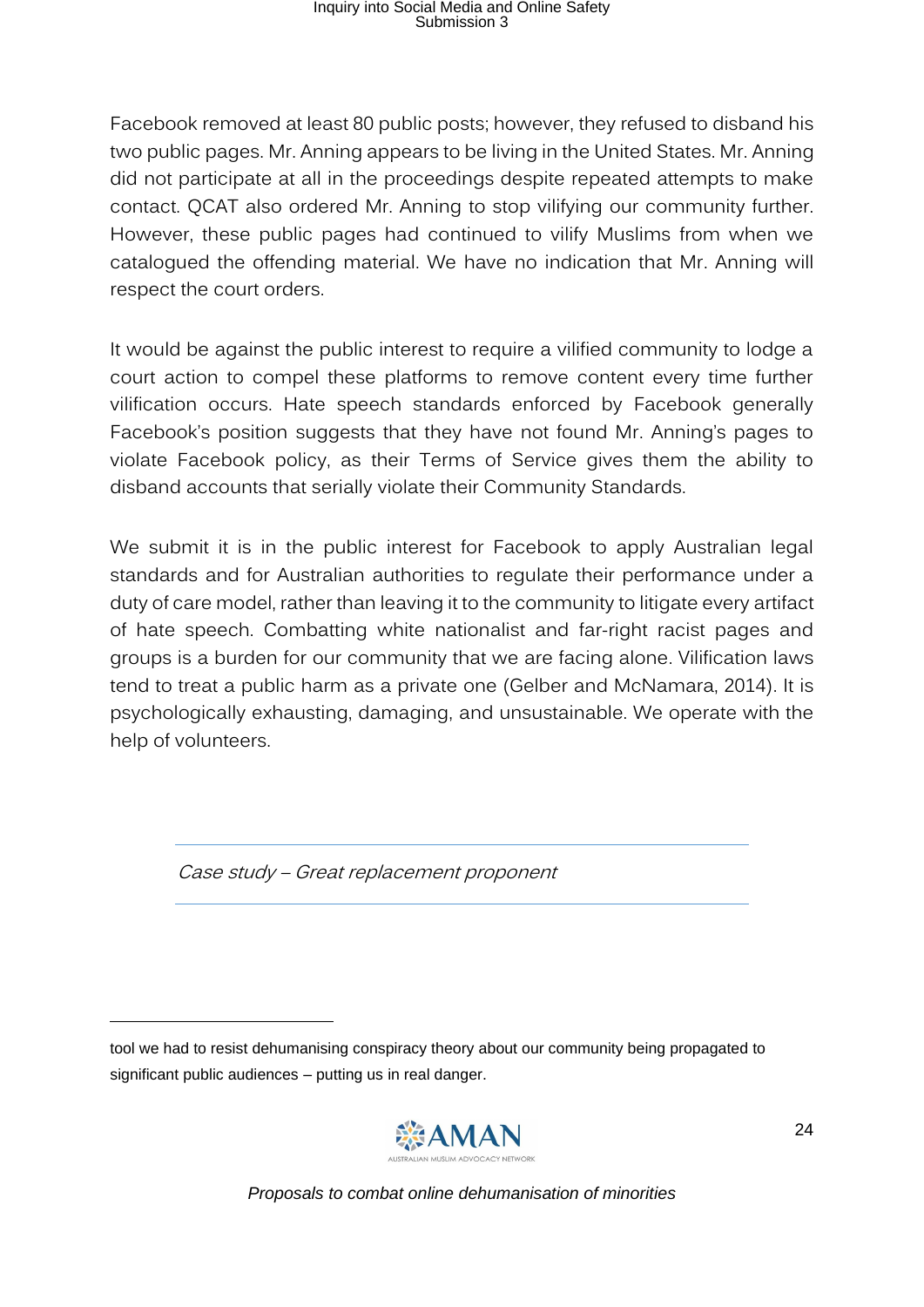A Queensland person was propagating the same ideology as Brenton Tarrant but indirectly by falsely contextualising events and supplying a steady stream of disinformation to a cultivated online audience. He was able to exponentially increase his audience through a Facebook page that he administered. The intense disgust demonstrated in these user reactions shows that this actor has successfully incited hatred, including explicit dehumanising slurs and violent fantasy.

In June 2019, the Facebook page shared a poster with a picture of a white family with two children and a Muslim family with 4 wives and 12 children. It had the same title as Tarrant's manifesto: "The Great Replacement". The meme was accompanied by similar derogatory statements implying that Muslims plan to conquer countries like Australia through higher fertility rates. The intense reactions to this poster were revealed in the extensive comments, with a significantly high proportion employing explicit dehumanising language, as well as expressions of wanting to kill or see Muslims dead. Responses included:

'Shoot the ', 'Islam is a cancer on global society for which there is no cure', 'You import the 3rd world you become the 3rd world. And when they become the majority then what next? They won't have whitey to leech off. Just like locusts, infest & strip everything until there is nothing left', 'Deport the PEDO crap', 'They breed like rats','Drown em at birth', 'Fun those scumbags.muslums....reminds me of aids', 'Society should start culling the Muslims', 'I think I now understand why during the serbian / croat the serbs culled the women', 'I'm going out tonight to do as much as i can to solve this problem'.

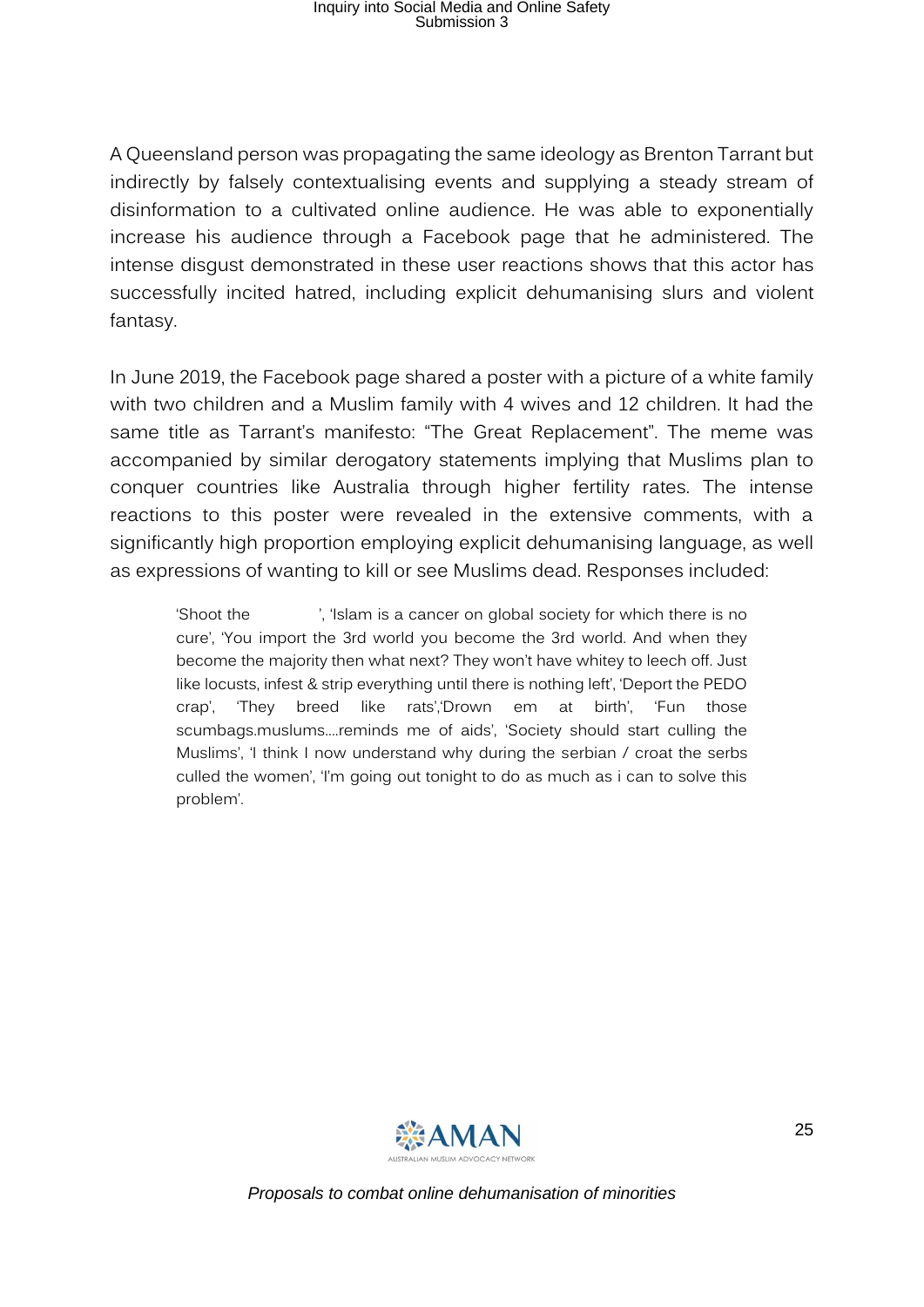However, after collecting evidence, we decided against lodging a vilification complaint. We were deterred by the costs (time and expense) and the likelihood that he may use this action, over the year or two it takes to resolve, as a platform to present himself as a martyr and gain more followers.

The Queensland Human Rights Commissioner has also recognised that the Anti-Discrimination conciliation-based framework cannot deliver the safest or most appropriate process (or outcomes) in many cases where the respondent is unwilling to engage or conciliate.

Instead, we decided to test the federal criminal law for using a carriage service to menace, harass or cause offence (s474.17 Criminal Code 1995 (Cth). This law has been used to protect individuals who are the victims of online racist hatred when individually targeted, but not to protect a person who is a member of a targeted community (for example, Muslims in general). The Australian Federal Police advised this law was not appropriate for the problem.

Despite the Christchurch massacre, Oslo massacre, Myanmar genocide, and other atrocities, Facebook does not treat demographic invasion conspiracy theories about Muslims as violence-inducing (like it has for Q-Anon), nor has it instituted a hateful stereotypes policy to pick up these theories (compare to hateful stereotypes policy it has introduced to protect Jewish communities and Black communities).

Muslims are one of the most targeted outgroups by white nationalist and far right groups online. Anti-Muslim movements were the predominant force behind the growth of organised white supremacy and Neo-Nazi movements in Australia. The threat to safety does not only affect Australian Muslims but all Australians. Australians are looking to the Australian Government to connect our antidiscrimination framework to the online sphere without burdening communities with the task of taking on social media giants.

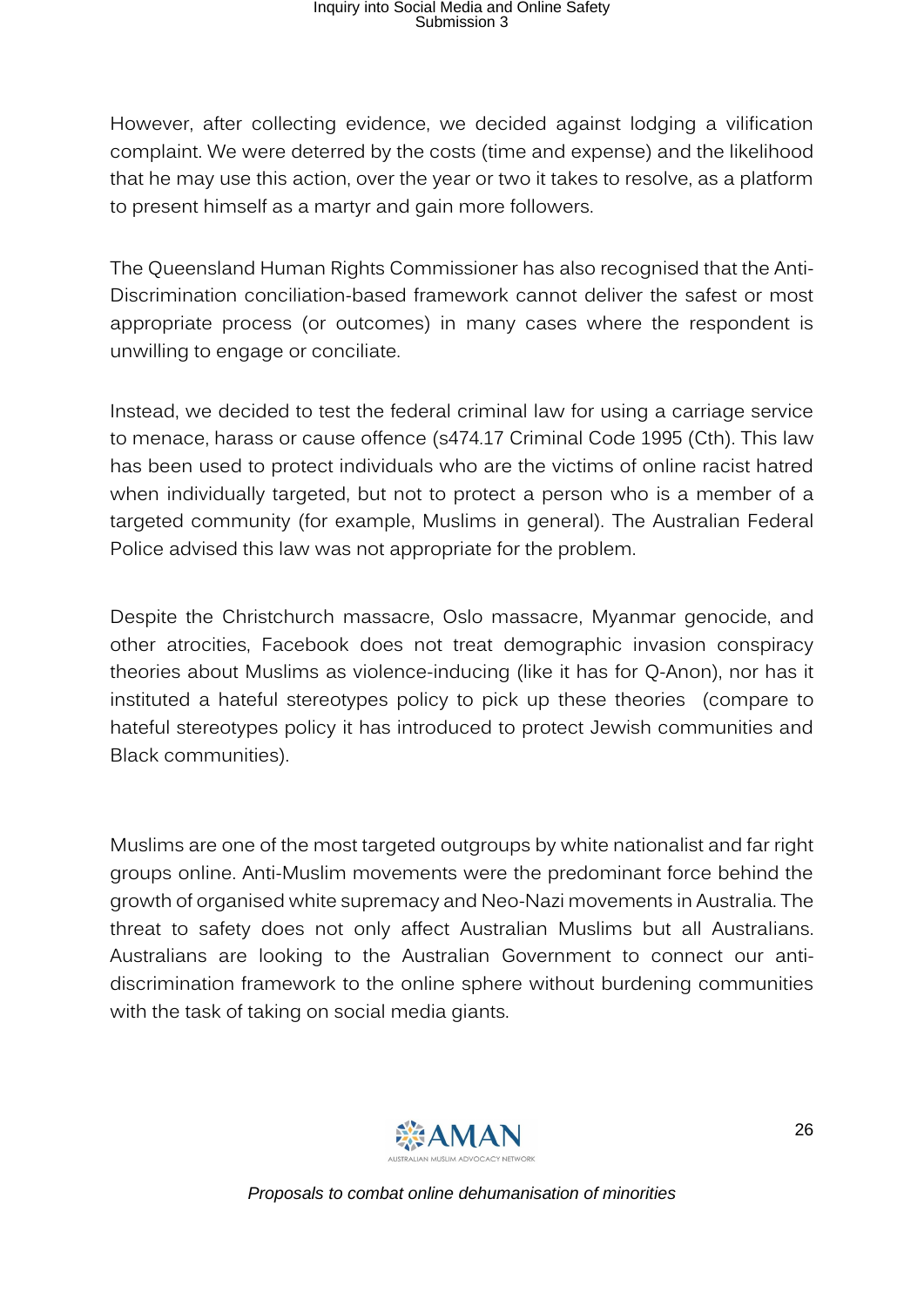Making and running a complaint takes great resources, time, and courage for a community advocate. The fear of repercussions can be strong and prohibitive, leading to vulnerable groups further retreating and not exercising their rights.

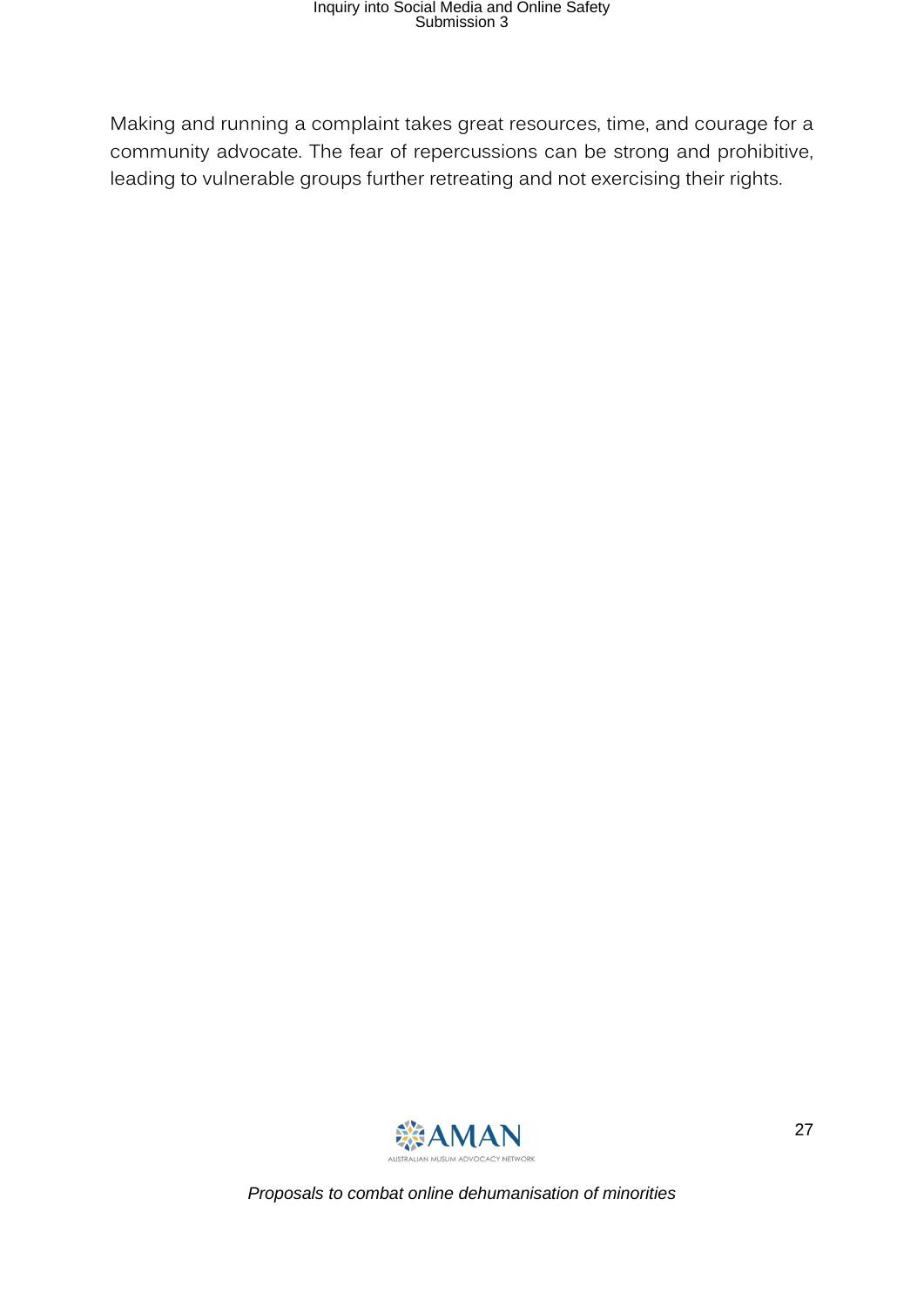#### <span id="page-27-0"></span>PROPOSAL E

#### <span id="page-27-1"></span>**E. Transparency**

- (1) Social media companies do not provide adequate insight into how their News Feed curation algorithms work and how efforts to demote harmful content have impacted the distribution of such content on the service.
	- (a) Platforms must clearly define terms such as "demote" and "amplify," which are often used when discussing the platform's "reduce" approach to tackling harmful content. Additionally, platforms must also clarify what they mean when they say they "promote" certain types of content, such as information from authoritative sources (Singh, 2021).
	- (b) Platforms must outline the types of content that their News Feeds prioritise. As whistleblower Frances Hougan outlined in the last month, in 2018, Facebook changed the configuration of its News Feed algorithms to prioritize "engaging" content. This change has resulted in some sensationalist and harmful content appearing higher in and consumed more in the News Feed. While it may not be feasible—or even helpful—for the company to disclose a complete list of the signals it considers when ranking content in the News Feed, a company should provide transparency around which of these signals have the most influence over how content is presented to users on the News Feed. Ranking and recommendation algorithms can significantly impact the content users see and engage with, and therefore how they see the world (Singh, 2021).
	- (c) Companies must provide more transparency around the impact of its content demotion efforts. The platform regularly promotes the "reduce" approach when discussing how it combats the spread of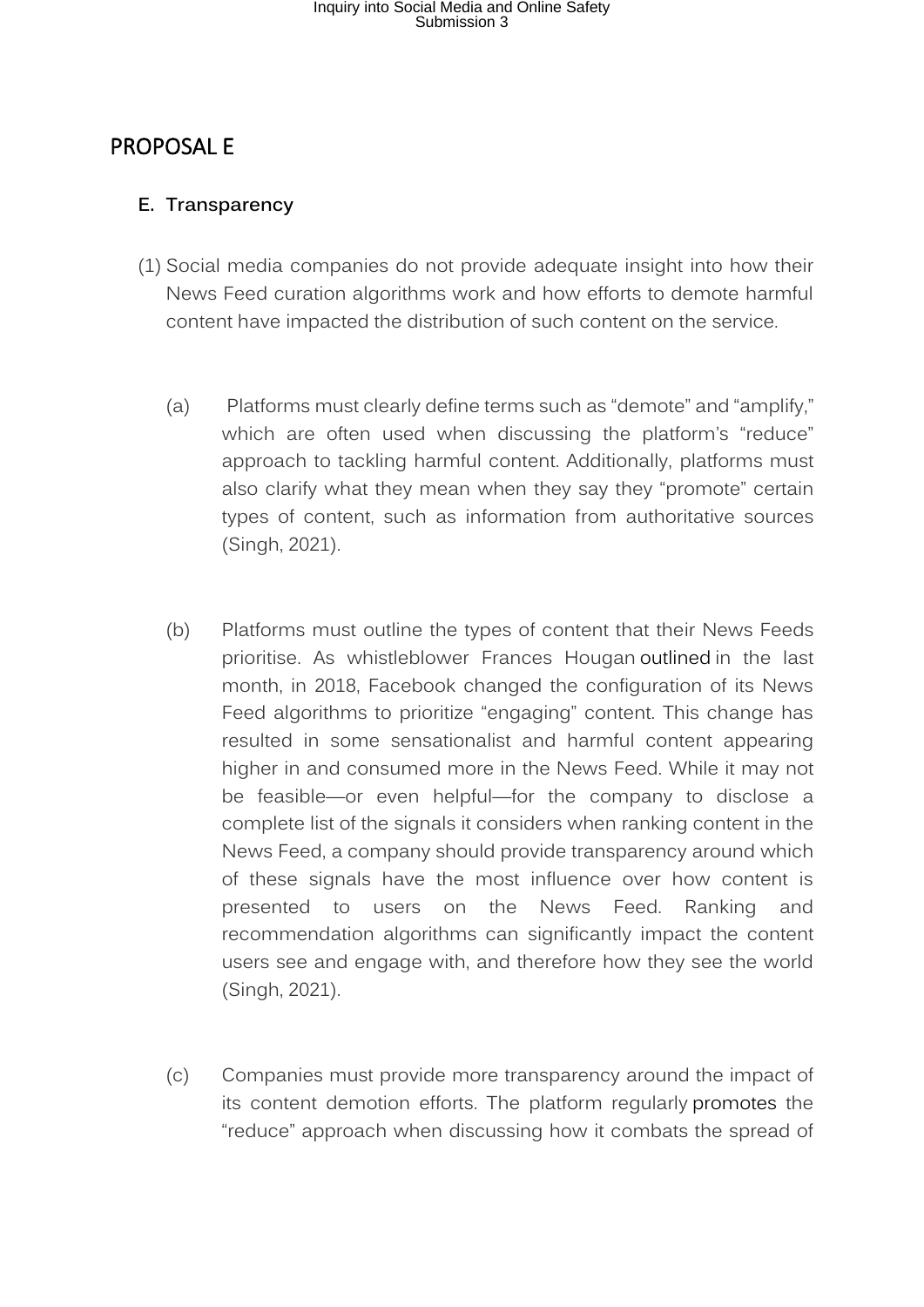COVID-19 misinformation and election disinformation. However, the company has provided very little data to demonstrate that its efforts to reduce the distribution of such content on the News Feed have succeeded in preventing the consumption of this content and decreasing the harmful effects on their services. This data is critical for demonstrating accountability and for justifying the use of the "reduce" approach (Singh, 2021).

- (d) Recent leaks of Facebook internal documents (Bennett and Nguyen, 2021) and Facebook's oversight board confirmed that Facebook has a list of actors that it excises from its policies due to their profile, newsworthiness, or engagement ratings. We suspect this is why a number of key anti-Muslim hate actors propagating disinformation and demographic invasion conspiracy theory are supported by the platform. Platforms should be required to be transparent about the names of the actors or organisations they excise from their policies and the reasons for the exception.
- (e) We support the views of AccessNow that any use of automated tools has to be based on clear and transparent policies, including transparency mechanisms for the independent assessment of their creation, functioning, and evaluation. Platforms should abstain from practices aimed at "nudging," influencing, or manipulating users without their knowledge or consent. The use of content curation technology, such as news feed hierarchization or recommendation algorithms, should be made as clear and transparent as possible. In both automated moderation and content curation, platforms should:

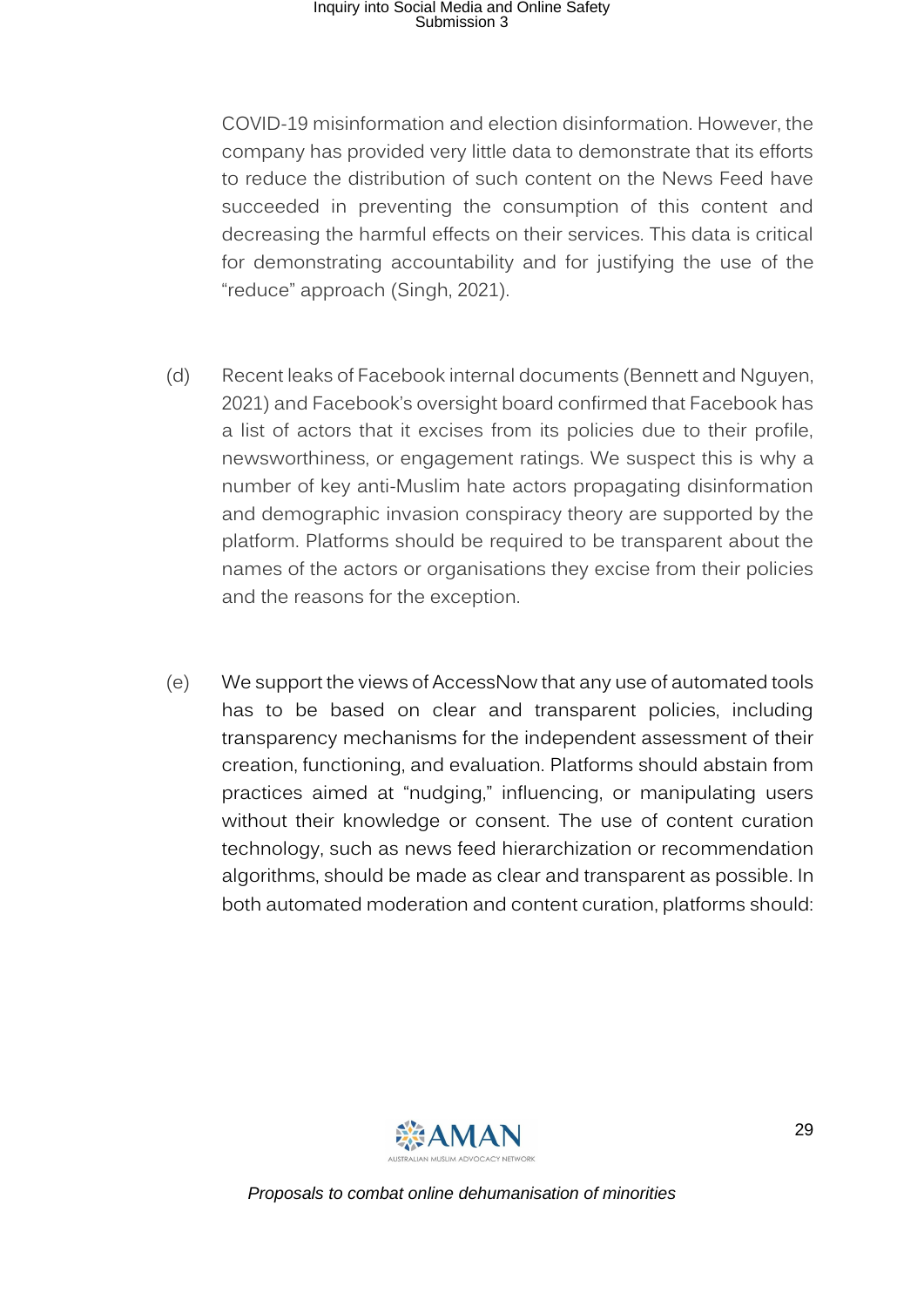(i) Make automated systems as transparent as possible.

(ii) Publish information about how these systems are used and the procedures behind their application.

(iii)Make the systems available for independent auditing.

(f) In addition to the AccessNow points above, we propose that it should be transparent whether each platform allows

(a) human choice and control over recommendation and ranking algorithms<sup>5</sup> and

(b) user choice and control over recommendation and ranking algorithms.

(2) However, we also support the view that measures to provide algorithmic transparency will only benefit the public if we know how platforms monetise negative amplification. The Global Disinformation Index writes,

> There is no need to audit the details of the recommender system algorithms, for we already know what they are designed to do: The purpose of the algorithm is to maximise the chances of being able to sell the largest number of ad spots by putting the most engaging content in front of us at all times. And much research has shown that negative, hate filled, fear inducing content is much better at keeping us hooked than straight news or even kitten pics. So while the business model of technology companies remains primarily ad funding, the algorithms they design will "solve for engagement," and the content of choice will be toxic, divisive and disinformation…

> The final lever, monetisation, is a powerful one. Without the reward of advertising or other forms of monetisation as the end result, algorithms may well be trained in less damaging ways for the human brain. Advertisers have a right to choose which content their adverts fund. Currently in both the open web and closed social platforms, they have limited control over where their ads end up. Efforts underway across the online advertising system to improve both transparency and choice for the advertiser while also protecting privacy for the citizen, are welcome… (Melford and Rogers, 2021)

<sup>5</sup> A recommendation of Twitter. See Twitter, *Protecting the Open Internet: Regulatory Principles for Policy Makers.* 

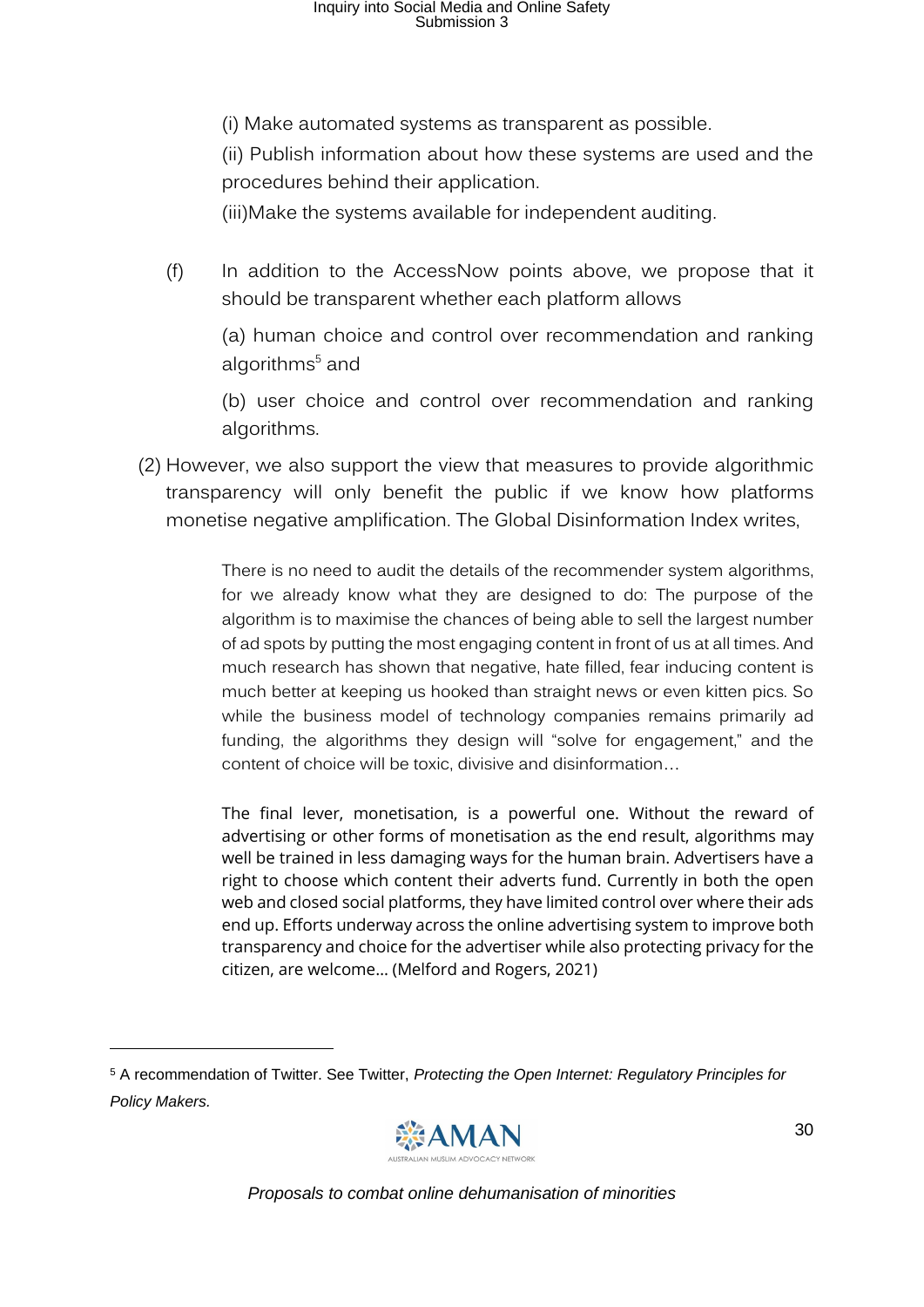Thus, we propose that transparency reports include the degree of control and visibility that advertisers have in determining where their ads are placed. We also recommend that the Australian Government include the Global Disinformation Index in ongoing policy dialogue.

- (3) We propose that social media companies also provide full disclosure of advertisers who have used their platform to advertise to Australian audiences, and the country of origin of those advertisers. Requiring information on their advertising spend would also help the Australian Government to understand the market share of social media companies. Further, not easily knowing who these advertisers are is a significant obstacle to important consumer led conversations.
- (4) Further, we propose that social media companies should be required to keep a register of proposals or requests for policy changes that
	- (a) have been received by Australian civil society or Government, including identifying the organisation or agency it has come from
	- (b) have been made following requests from Australian civil society or Government to their policies.

It will aid civil society to know who else is engaging with social media companies. Changing policies is extremely challenging because of the power imbalance. Stakeholders are rarely connected or know what else is being proposed. There is a public interest in the policies that social media companies apply. It will also give the Australian Government important information about how responsive social media companies are to the community.

- (5) We propose that social media companies be required to report on their measures to
	- (a) Advance racial justice, including through reducing the burden on communities that most experience racism.

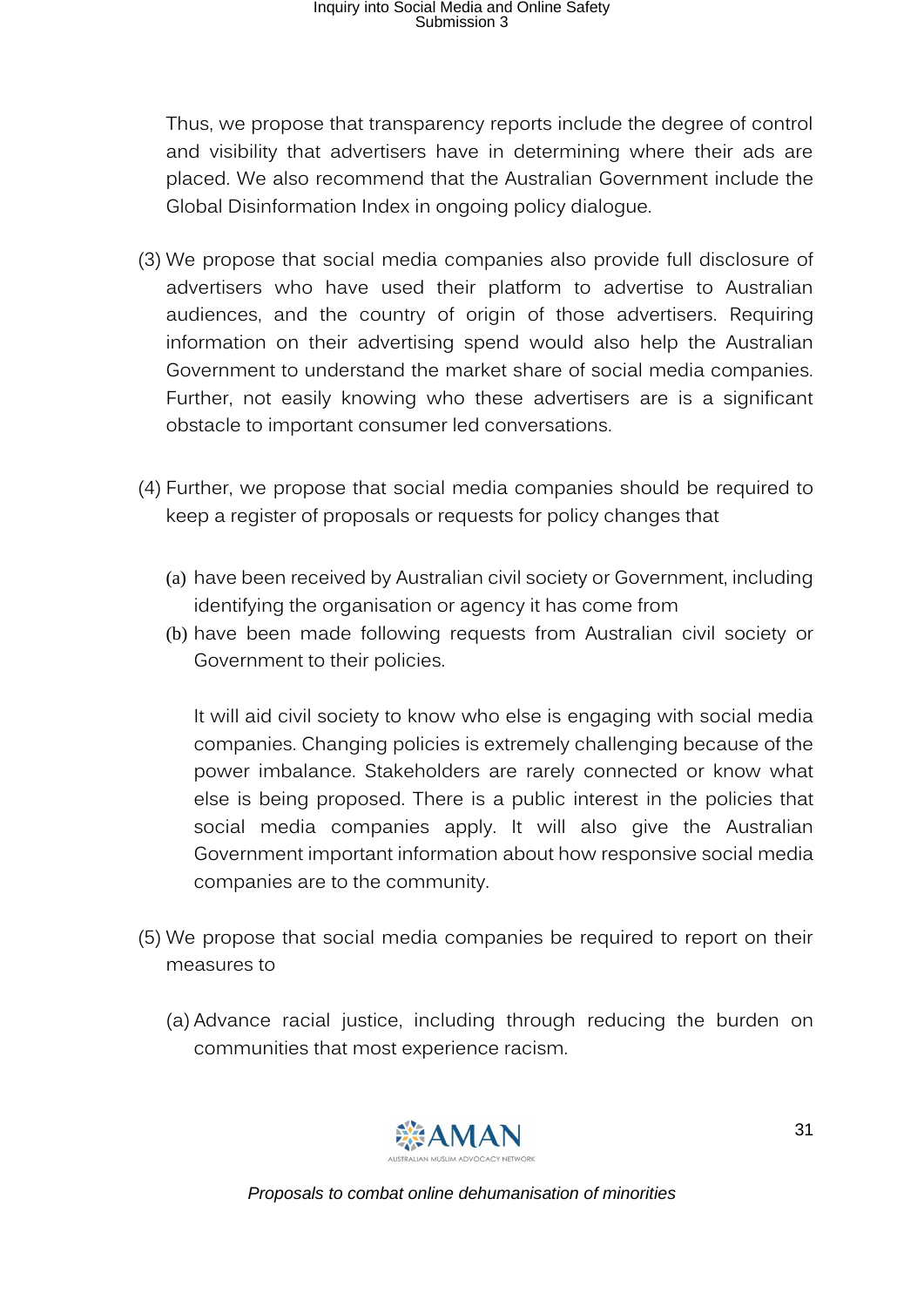(b) Advance environmental justice, including through assisting society to move towards net zero carbon emissions.<sup>6</sup>

This would enable a more straightforward comparison across platforms of the strength of their efforts for consumers and advertisers. However, addressing market monopolies is also a critical part of enabling market forces. Without this, this recommendation won't take us far.

(6) Minority community experts on the discriminatory effects of disinformation, hate speech, and algorithmic bias must be included in the governance arrangements to draft Transparency Report templates and the e-Safety Commissioner's review of the Platforms' transparency reports. As the Global Network Initiative (2020) Report on Content Regulation and Human Rights has stated,

> civil society actors continue to provide constructive and often prescient advice drawn from the real-world experiences of the most vulnerable and marginalized communities. Processes for legislative deliberation should therefore be open and non-adversarial, drawing on broad expertise to ensure results are well thought out and evidence-based. Unelected regulatory or oversight bodies should also prioritize transparency and consultation with diverse constituencies.

We acknowledge there are different ideas from civil society, like those outlined by the Tony Blair Institute for Global Change (Bennett and Nguyen, 2021), the views put across by the Christchurch Call Advisory Network members, and the GIFCT working group members. However, internally within Australia, policy discussion between civil society and government is scarce.

<sup>6</sup> For example actions that could be taken: https://adassoc.org.uk/ad-net-zero/

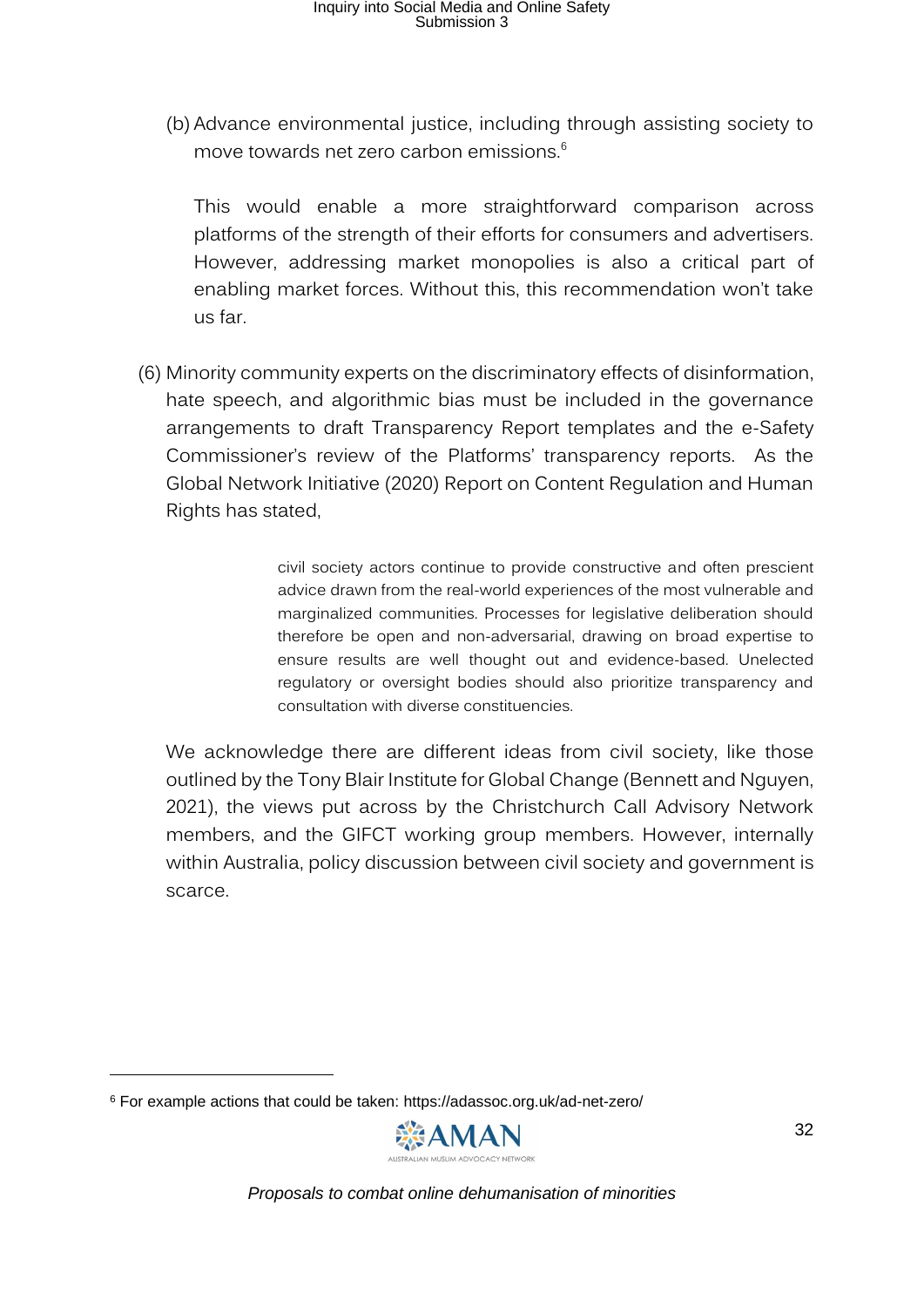#### <span id="page-32-0"></span>PROPOSAL F **F. Anti-trust Legislation**

The Australian Competition and Consumer Commission (ACCC) must address social media company monopolies for advertising space. It has been reported that ACCC chair Rod Sims says he is considering asking the government for extra powers to help tackle the dominance of tech giants such as Google, Apple, and Facebook.

We propose that the ACCC take an active role in disrupting market dominance on advertising for all social media companies. The problem is that ordinary market forces that would drive advertisers to choose a platform that does a better job of upholding human rights have been eliminated. Consumers have high expectations of big brands regarding corporate social justice, but this does not translate into pressure on the platforms they use to advertise.

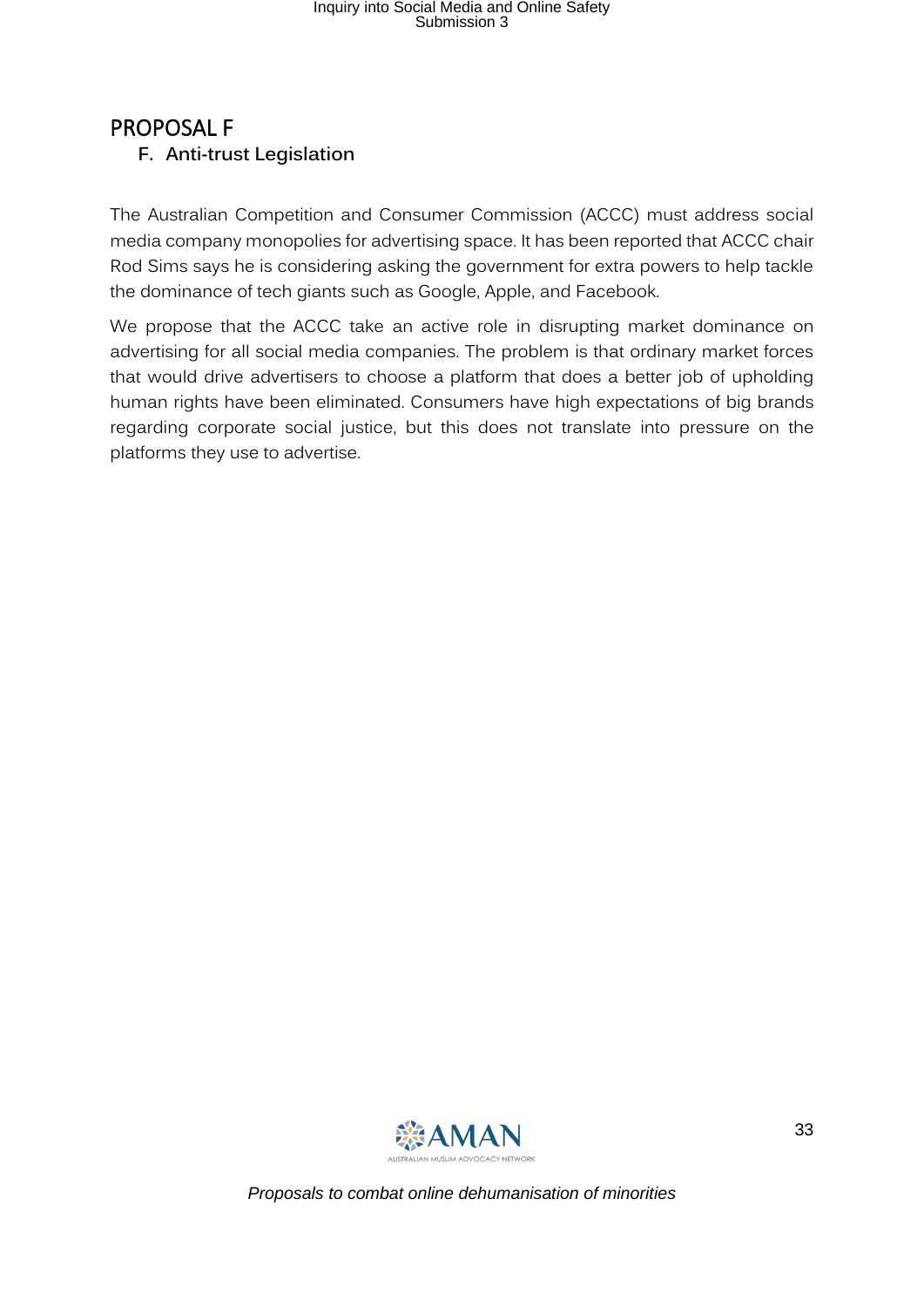#### <span id="page-33-0"></span>**CONCLUSION**

We want to help the Australian Government contend with hate speech, disinformation, and dehumanisation of minorities in the Online Safety Act (OSA). Currently, the OSA empowers the e-Safety Commissioner to act on abuse where it targets an individual. Still, it does not contend with hateful echo chambers that endanger segments of the community and Australia as a whole.

**Regulation is required** to counter bad actors online who nurture hateful echo chambers against minority communities. Potent vectors of harm are purposed information operations or actors that serially publish dehumanising language or discourse. This type of material is readily apparent and assessable by an administrative body like the e-Safety Commissioner through a notice and action model, with the protection of judicial review. This proposal recognises that platforms, Government, and civil society mutually benefit from precise and clearly defined public laws to reduce the risk of being overused or weaponised.

Enforceable standards assure Australians that their place in the community matters. The Australian Government must do this to protect freedom of expression for all.

The Government's failure to regulate

- emboldens perpetrators to carry out hateful abuse, harassment, threats, assault, and vandalism in public places.
- emboldens perpetrators to target online users from those communities in public threads and private messages.
- encourages far-right networks and mainstreams and legitimises their standing to broader audiences, posing a risk to Australians.
- places a discriminatory burden on minority communities who must 'defend' that they are human, litigate and battle a public harm alone.

Further proposals contained in this document are designed to create the conditions for platform accountability using different and proportionate levers. Moving forward, we ask you to include civil society like AMAN alongside law enforcement and researchers in policy dialogue.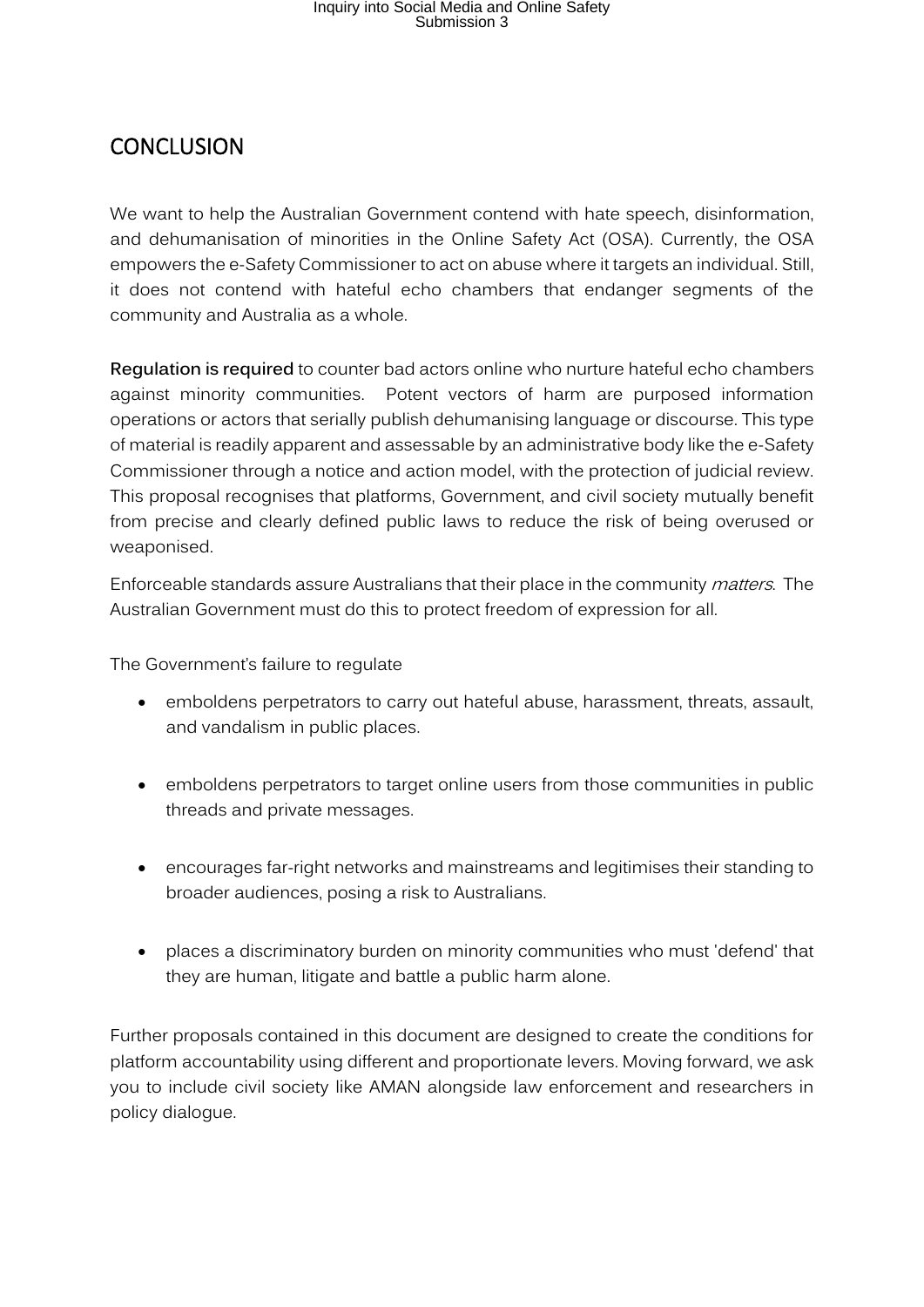#### <span id="page-34-0"></span>References

Abdalla, M., Ally, M. & Jabri-Markwell, R. Dehumanisation of 'Outgroups' on Facebook and Twitter: towards a framework for assessing online hate organisations and actors. SN Soc Sci1, 238 (2021). [https://doi.org/10.1007/s43545-021-00240-4.](https://doi.org/10.1007/s43545-021-00240-4) Available at: **<https://rdcu.be/czgAo>**

AccessNow (2020) 26 Recommendations for on Content Governance: A Guide for Lawmakers, Regulators, and Company Policy Makers. p 42. Available at: https://www.accessnow.org/cms/assets/uploads/2020/03/Recommendations-On-Content-Governance-digital.pdf

AMAN Statement, Australian Code of Practice on Disinformation and Misinformation, 22 February 2021, Available at: [http://www.aman.net.au/?page\\_id=653](http://www.aman.net.au/?page_id=653)

Bennett, A., Nguyen, M. (2021) "Two Ideas to Make the Facebook Papers a Turning Point for Accountability in Tech", 27 October 2021, Tony Blair Institute for Global Change. Available at: https://institute.global/policy/two-ideas-make-facebook-papers-turning-point-accountabilitytech

Global Network Intitiative (2020) Content Regulation and Human Rights: Analysis and Recommendations. Available at: https://globalnetworkinitiative.org/wpcontent/uploads/2020/10/GNI-Content-Regulation-HR-Policy-Brief.pdf

Kaldor, S., 'Far-Right Violent Extremism as a Failure of Status: A New Approach to Extremist Manifestos through the Lens of Ressentiment' (Research Paper, International Centre for Counter-Terrorism – The Hague, May 2021) 17 [https://icct.nl/app/uploads/2021/05/Far-Right-Violent-](https://icct.nl/app/uploads/2021/05/Far-Right-Violent-Extremism-as-a-Failure-of-Status.pdf)[Extremism-as-a-Failure-of-Status.pdf.](https://icct.nl/app/uploads/2021/05/Far-Right-Violent-Extremism-as-a-Failure-of-Status.pdf)

Gelber, K., and McNamara, L. (2014) 'Private Litigation to Address a Public Wrong: A Study of Australia's Regulatory Response to "Hate Speech"', Civil Justice Quarterly 33 (3): 307-334.

Melford, C., and Rogers, D., (2021) "Want Less Awful Content? Stop Focusing on Content Moderation". Available at: [https://disinformationindex.org/2021/07/want-less-awful-content-stop](https://disinformationindex.org/2021/07/want-less-awful-content-stop-focusing-on-content-moderation/)[focusing-on-content-moderation/](https://disinformationindex.org/2021/07/want-less-awful-content-stop-focusing-on-content-moderation/)

Haslam, N. (2006) Dehumanization: an integrative review. Personal Soc Psychol Rev 10:257